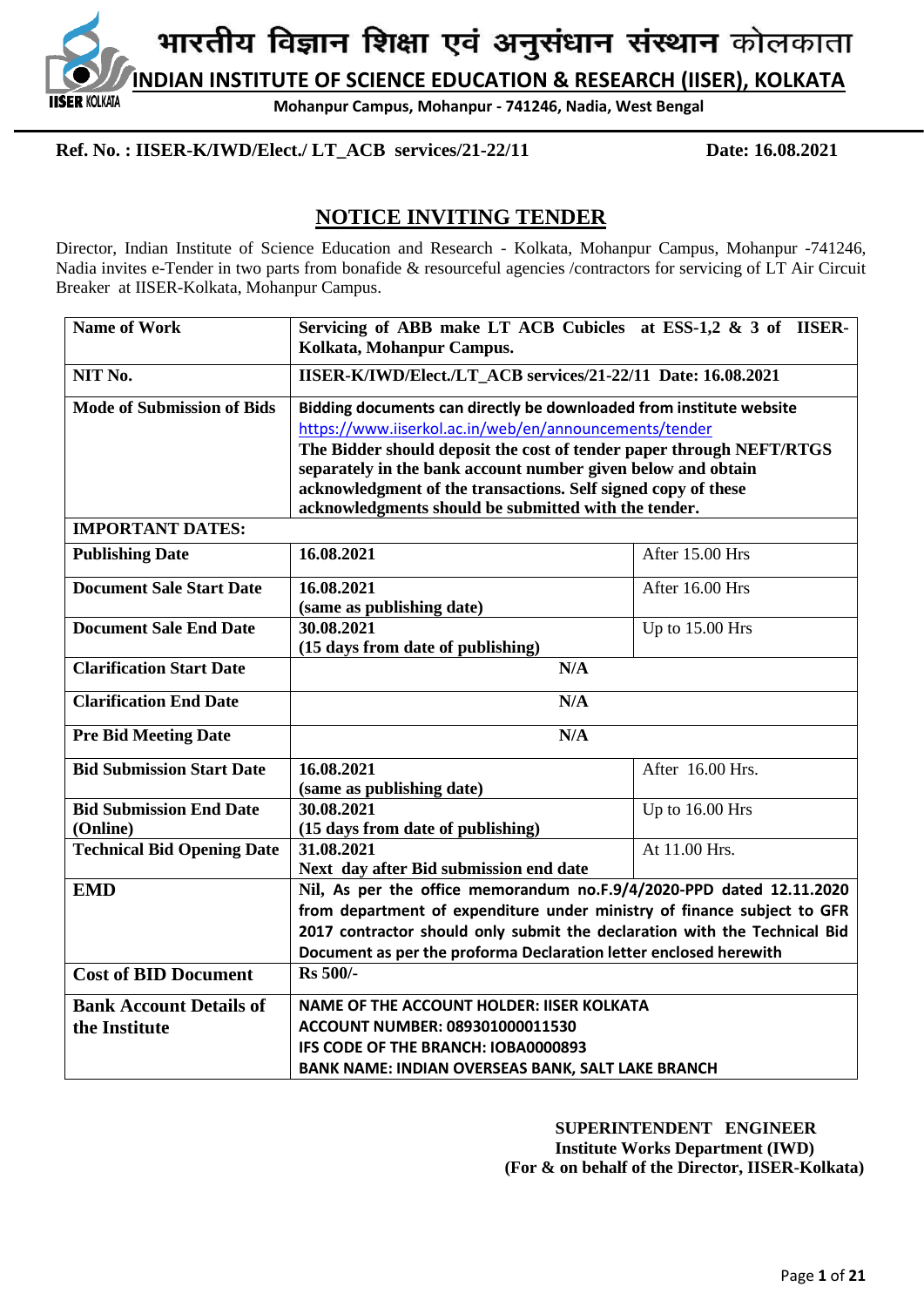

**Mohanpur Campus, Mohanpur - 741246, Nadia, West Bengal**

## **Notice Inviting Tender for Servicing of ABB make LT ACBs Cubicles at ESS-1,2 &3 of IISER-Kolkata, Mohanpur Campus.**

Director, Indian Institute of Science Education and Research - Kolkata, Mohanpur Campus, Mohanpur -741246, Nadia invites Tender in two parts from bonafide & resourceful agencies /contractors for servicing of ACB at IISER-Kolkata, Mohanpur Campus.

Details of terms and conditions are as below:

#### **PREQUALIFICATION CRITERIA**

- **1.** The bidder firm should be a Authorized Service Partner of any reputed ACB Manufacturer in India & should have well experience in electrical servicing work of LT ACB ranging from 800 A to 3200 A in reputed Organizations, Central Govt. Autonomous Intuitions, Central public sector undertaking, any State Government Electricity supply/Distribution organization. It is required to submit along with the Technical Bid the Authorization letter from manufacturer of ACB for conducting similar nature of servicing work
- **2.** The contractor should have successfully completed similar servicing works of LT ACB ranging from 800 A to 3200 A 415 V system in the preceding 03 calendar years (i.e. 2020-21, 2019-20, and 2018-19) prior to tender opening up to last day of the month previous to the one in which the tenders are invited.
	- **a.** Three similar completed work each costing not less than Rs 70000/-

Or

**b.** Two similar completed work each costing not less than Rs. 80000/-

Or

**c.** One similar completed work costing not less than Rs. 130000/-

Client Work/Purchase Order/completion certificate must be submitted for certification of the capacity.

- **3.** Bidder must have a turnover of minimum of Rs. 2.00 Lakh continuously in the last 03 preceding audited financial years (i.e. 2020-21, 2019-20, and 2018-19).Bidder must submit the documentary proof in the form of Audited Profit & Loss Account and Balance Sheets duly certified by chartered accountant.
- **4.** The contractor / Service Provider must have valid Trade License issued by state administration of the state in which the contractor is working.
- **5.** The contactor / Supplier should have valid registration with all Statutory Authorities such as Registrar of firms, GST issued by competent authority.
- **6.** The contractor should submit documentary evidence in support of fulfilling eligibility criteria mentioned above.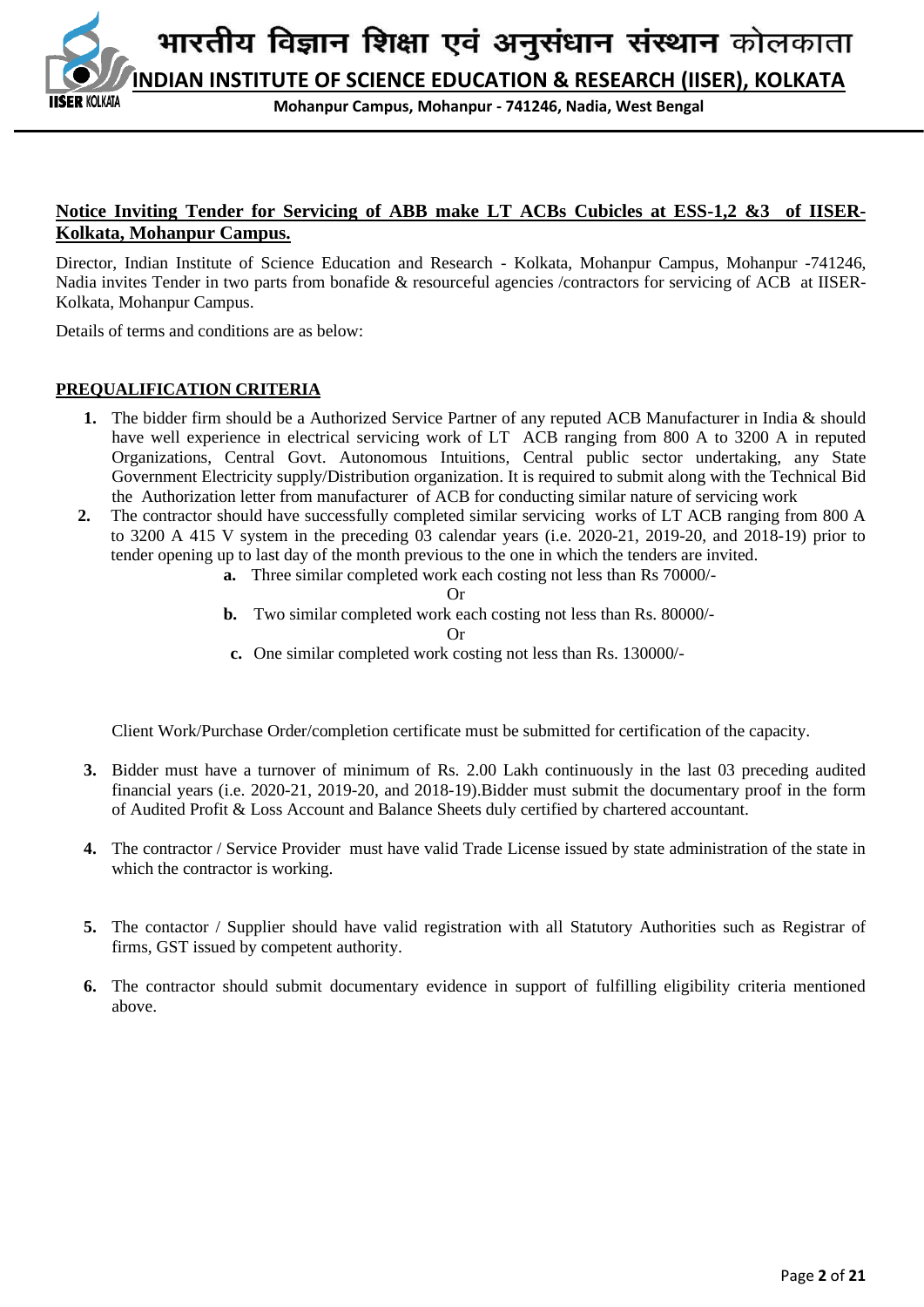**INDIAN INSTITUTE OF SCIENCE EDUCATION & RESEARCH (IISER), KOLKATA**

**Mohanpur Campus, Mohanpur - 741246, Nadia, West Bengal**

#### **Procedure for submission of Bids:**

The complete tender may be sent by post to the above mentioned address captioned "Tender for Servicing of ABB make LT ACBs Cubicles at ESS-1,2 &3 of IISER-Kolkata, Mohanpur Campus**.**.". The envelope should be addressed to **The Superintendent Engineer (IWD)**. The sealed tender documents should be reached to "**Dispatch section, C V Raman AAC bldg., Mohanpur-741252, Indian Institute of Science Education and Research Kolkata** "office on or before schedule date and time.

1) Bidder should log into the site well in advance for bid submission so that he/she submit the bid in time i.e. on or before the bid submission time. Bidder will be responsible for any delay due to other issues.

2) The bidder has to properly sign and submit the required bid documents one by one as indicated in the tender document.

3) The Bidder should deposit the cost of tender paper through NEFT/RTGS separately in the Bank Account number given below and obtain acknowledgment of the transactions. A self signed copy of these acknowledgments should be submitted with the offline Bid.

#### **NAME OF THE ACCOUNT HOLDER: IISER KOLKATA**

 **ACCOUNT NUMBER: 089301000011530**

 **IFS CODE OF THE BRANCH: IOBA0000893**

 **BANK NAME: INDIAN OVERSEAS BANK, SALT LAKE BRANCH**

#### **EMD**

As per the office memorandum no.F.9/4/2020-PPD dated 12.11.2020 from department of expenditure under ministry of finance **the bidders need not required to deposit the EMD** 

However as per GFR 2017 contractor should only submit the declaration with the Technical Bid Document as per the proforma **Declaration letter** enclosed herewith. If the vendors withdraw/modify in bids during the bidding process the vendor will be suspended/debarred form participating in any tendering process for a period of One year from the date of issuance of suspension order.

**4) The bidders are advised to take into account the amendments/Corrigendum published time to time before submission of their bids against this tender. If any bidder has already submitted his/her bid, then he/she may resubmit his/her bid taking into account amendments/Corrigendum.**

5) Bidders not submitting any of the required documents will be summarily rejected.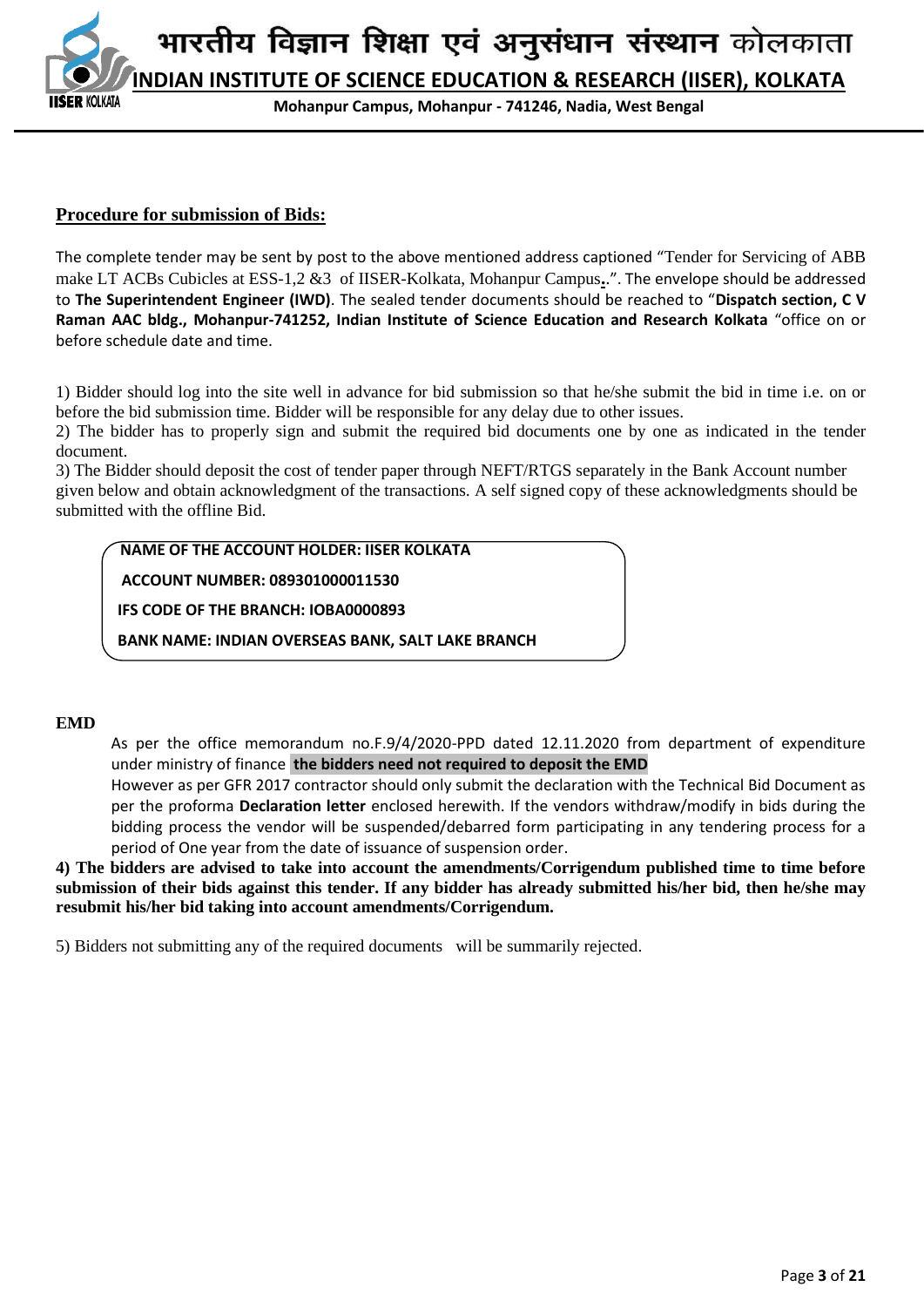**IDIAN INSTITUTE OF SCIENCE EDUCATION & RESEARCH (IISER), KOLKATA** 

**Mohanpur Campus, Mohanpur - 741246, Nadia, West Bengal**

#### **The bids (complete in all respect) must be submitted in Two Parts (Technical and Financial bids) as explained below:**

| <b>PART 1: Technical BID</b>                                                                                                                                                                                                                                                                                                                                                                                                                                                                                                                                                                                                                                              | <b>PART II : Commercial BID</b>                                                                                                                                                   |
|---------------------------------------------------------------------------------------------------------------------------------------------------------------------------------------------------------------------------------------------------------------------------------------------------------------------------------------------------------------------------------------------------------------------------------------------------------------------------------------------------------------------------------------------------------------------------------------------------------------------------------------------------------------------------|-----------------------------------------------------------------------------------------------------------------------------------------------------------------------------------|
| The Technical Bid shall contain the following documents:                                                                                                                                                                                                                                                                                                                                                                                                                                                                                                                                                                                                                  | The Commercial Bid shall contain the following                                                                                                                                    |
| Off line Bids must be accompanied by self signed<br>Declaration letter for exemption of EMD on Letter Head &<br>Tender Paper cost (Rs. 500/-) as specified above.<br>Supporting documents as stated in the pre-<br>➤<br>qualification Criteria (Sl. No. 1 to 6).<br>Each page of the Tender documents, Terms &<br>⋗<br>conditions and Annexure- I, II, III, IV & VI as per<br>enclosed proforma along with the Tender duly filled<br>& signed (except the Price BID Format) by the<br>person/persons on behalf of the organization having<br>necessary authorization/Power of Attorney to do so<br>to be submitted.<br>⋗<br>Please note that the documents submitted with | documents:<br>Price Bid/ Schedule of Quantities as per<br>➤<br>enclosed<br>with<br>format<br>the<br>tender<br>document.(Annexure-V) and<br><b>BOQ Format (Annexure- VII)</b><br>⋗ |
| technical bid shall not contain any indication of<br>price/rate/charges in Part-I of the tender.                                                                                                                                                                                                                                                                                                                                                                                                                                                                                                                                                                          |                                                                                                                                                                                   |

## **TERMS & CONDITIONS:**

## **GENERAL SPECIFICATION**

All electrical Services should strictly follow the prescribed Specification, quantity, quality and Indian Standards supported by relevant test and warranty certificates. Failing which the services will not be accepted. The decision of Engineer in Charge in this regard is final and bound to the supplier.

## **TECHNICAL SPECIFICATION FOR ELECTRICAL WORK**

## **SCOPE**

KOI KATA

This specification covers servicingof ABB make LT ACB in good condition having specified quality and quantity to the electrical sub-station at IISER Kolkata Mohanpur Campus strictly as per the BOQ. However competent authority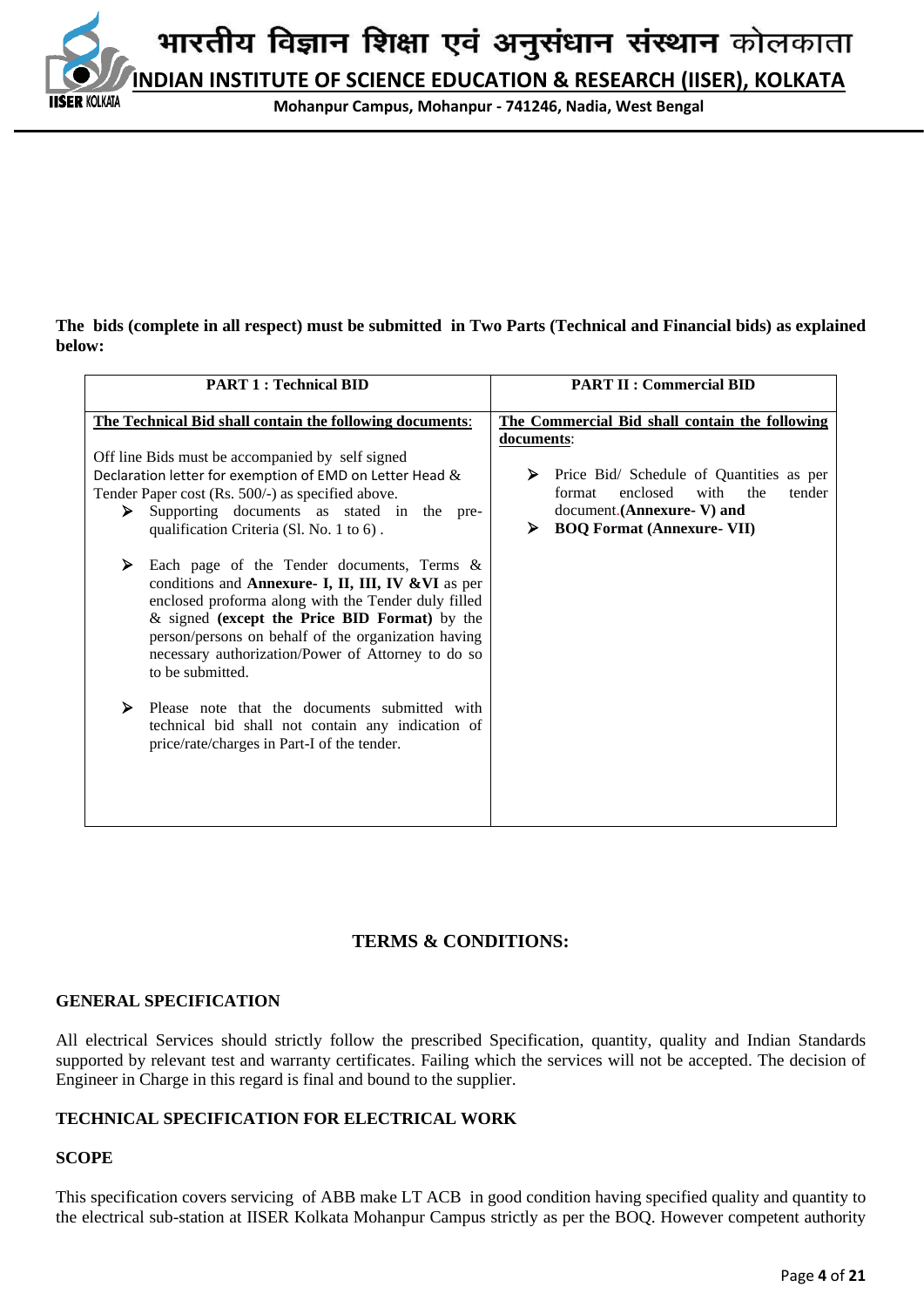

of IISER-Kolkata reserves all the right for addition/deletion/alteration/deviation of any of the item(s) in the schedule of quantity without any prior notice to the tenderer.

#### **SERVICING**

Servicing of work shall be conducted as per the norms of IS and OEM of the approved make & quality. A proper check list of Servicing of work of approved brand and manufacturer is indicated in the annexure. If the check list of servicing mentioned above stipulates two or more or alternative ways of any work, the decision as to which servicing procedure shall be used in the work shall be taken by the Institute and the contractor shall provide the servicing so selected without any extra cost. During servicing of the ACBs, if any minor operational functionality such as tripping or closing functionality of individual ACBs found defective by the service provider, that will be rectify by them at site without any cost implementation. It is also to be noted that any consumable item for testing like CRC,-226,WT-40,Clothes grease etc will be provided by the service provider.

In case, any Test are required to be obtained from any NABL accredited Testing Labs other than those listed on account of non availability then prior approval from Institute will be necessary, supported by relevant test certificates qualifying the required standard. Further tests as directed by the Engineer-In-Charge shall also be carried out by the contractor at their own cost, if required.

Contractor shall conduct all the servicing work with testing in an appropriate manner at the site for verification by the Engineer-In-Charge.

|                 |                             | PREVENTIVE MAINTAINANCE ON<br><b>FRIST VISIT</b>                                                                                                                                                                                                                                                                                                                                                                                                                                                                                                                                                                                                | 2ND VISIT-HALF - YEARLY HEALTH<br><b>CHECKUP</b>                                                                                                                                                                                                                                                                                                                                                                                                                                                                                                                                                                                                   | <b>3RD VISIT</b><br><b>BREAKDOWN</b><br><b>VISIT</b>  |  |
|-----------------|-----------------------------|-------------------------------------------------------------------------------------------------------------------------------------------------------------------------------------------------------------------------------------------------------------------------------------------------------------------------------------------------------------------------------------------------------------------------------------------------------------------------------------------------------------------------------------------------------------------------------------------------------------------------------------------------|----------------------------------------------------------------------------------------------------------------------------------------------------------------------------------------------------------------------------------------------------------------------------------------------------------------------------------------------------------------------------------------------------------------------------------------------------------------------------------------------------------------------------------------------------------------------------------------------------------------------------------------------------|-------------------------------------------------------|--|
| SI<br><b>No</b> | <b>Equipments</b>           | <b>Description of work</b>                                                                                                                                                                                                                                                                                                                                                                                                                                                                                                                                                                                                                      | <b>Description of work</b>                                                                                                                                                                                                                                                                                                                                                                                                                                                                                                                                                                                                                         | <b>Description of</b><br>work                         |  |
| $\mathbf{1}$    | 415V Air<br>circuit Breaker | Visual checking of ACB<br>Checking ACB spring charge<br>electrically/manually<br>Checking ACB tripping through<br>protection relay.<br>Measurement of contact resistance<br>(by mill volt drop test or with digital<br>micro ohmmeter)<br>Physical checking of Breakers &<br>breaker operation test both manually<br>and Electrically (5 Operations each).<br>Check fixed and moving contacts &<br>measurement of IR values<br>Check close & trip coil, check earth<br>continuity<br>Cleaning the breaker compartment<br>thoroughly<br>Control circuit checking with auxiliary<br>rotary switch checking<br>Lubricate the breakers if necessary | Visual checking of ACB<br>Checking ACB spring charge<br>electrically/manually<br>Checking ACB tripping through<br>protection relay operation.<br>Measurement of contact<br>resistance (by mill volt drop test<br>or with digital micro ohmmeter)<br>Physical checking of Breakers &<br>breaker operation test both<br>manually and Electrically (5<br>Operations each).<br>Check fixed and moving contacts<br>& measurement of IR values<br>Check close & trip coil, check<br>earth continuity<br>Control circuit checking with<br>auxiliary rotary switch checking<br>Lubricate the breakers if<br>necessary<br>Apply grease / petroleum jelly on | <b>AS PER</b><br><b>BREAKDOWN</b><br><b>CONDITION</b> |  |
|                 |                             |                                                                                                                                                                                                                                                                                                                                                                                                                                                                                                                                                                                                                                                 | movable required part. IR Test                                                                                                                                                                                                                                                                                                                                                                                                                                                                                                                                                                                                                     |                                                       |  |

**Scope of work**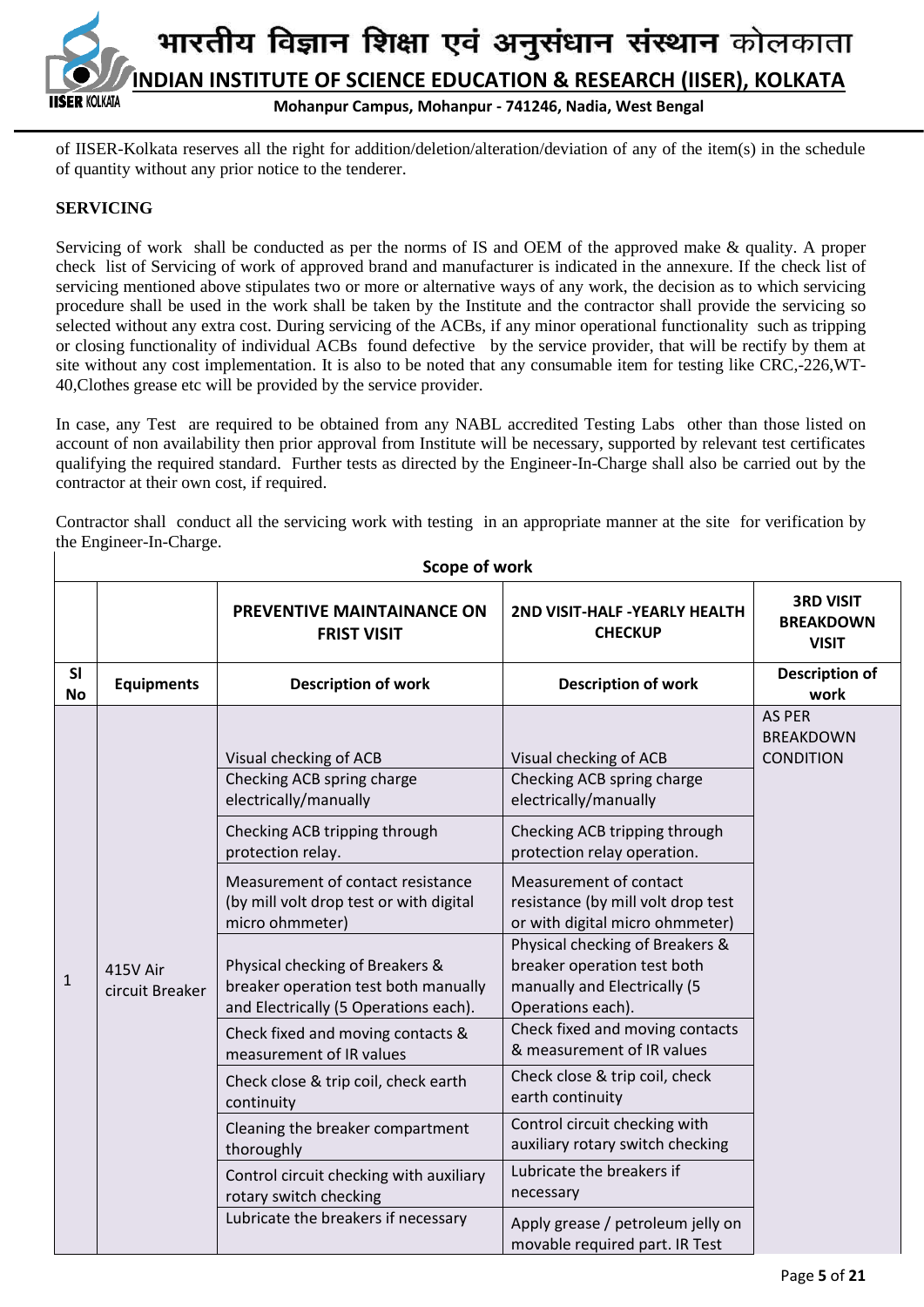

**INDIAN INSTITUTE OF SCIENCE EDUCATION & RESEARCH (IISER), KOLKATA**

**Mohanpur Campus, Mohanpur - 741246, Nadia, West Bengal**

|  |   |                                                                                 |                                                                                                              | with IR tester                                                     |                                                       |
|--|---|---------------------------------------------------------------------------------|--------------------------------------------------------------------------------------------------------------|--------------------------------------------------------------------|-------------------------------------------------------|
|  |   |                                                                                 | Closing & opening timing test for all<br>three poles                                                         | Check spring charging motor.                                       |                                                       |
|  |   |                                                                                 | Apply grease / petroleum jelly on<br>movable required part. IR Test with IR<br>tester                        | Physical checking of Breaker<br>housing                            |                                                       |
|  |   |                                                                                 | Check spring charging motor.                                                                                 | No unplugged holes to be left &<br>no foreign materials left over. |                                                       |
|  |   |                                                                                 | physical verification of any wear &<br>tear in the breaker and rectify it, if<br>possible                    |                                                                    |                                                       |
|  |   |                                                                                 | Physical checking of Breaker housing<br>No unplugged holes to be left & no<br>foreign materials left over.   |                                                                    |                                                       |
|  |   |                                                                                 | Check auxiliary supply and control<br>voltage.                                                               | Check auxiliary supply and<br>control voltage.                     | <b>AS PER</b><br><b>BREAKDOWN</b><br><b>CONDITION</b> |
|  |   |                                                                                 | Check control and power fuses/<br>indication lamps                                                           | <b>Check control and power fuses/</b><br>indication lamps          |                                                       |
|  |   |                                                                                 | Check the space heater.                                                                                      | Check the space heater.                                            |                                                       |
|  | 2 | <b>Control &amp;</b><br><b>Relay Panel</b><br>With CT & PT                      | Checking of control circuit & tighten<br>the connections if any.                                             | Checking of control circuit &<br>tighten the connections if any.   |                                                       |
|  |   |                                                                                 | <b>Current Transformer IR, Polarity,</b><br>winding resistance, Ratio & Knee point<br>for class 5P10 Testing |                                                                    |                                                       |
|  |   |                                                                                 | <b>Potential Transformer IR, winding</b><br>resistance & ratio test.                                         |                                                                    |                                                       |
|  |   |                                                                                 | <b>Numerical Relay functional checking &amp;</b><br>Testing.                                                 |                                                                    |                                                       |
|  |   |                                                                                 |                                                                                                              |                                                                    | <b>AS PER</b>                                         |
|  |   |                                                                                 | Checking the space heater                                                                                    | Checking the space heater                                          | <b>BREAKDOWN</b><br><b>CONDITION</b>                  |
|  |   |                                                                                 | IR test of bus                                                                                               | IR test of bus                                                     |                                                       |
|  |   | 415 Volt<br>Panel Bus-Bar,<br>Cable<br>compartment<br>& Breaker<br>compartment. | Cleaning the breaker compartment<br>thoroughly                                                               | Cleaning of the cable chamber &<br>outside panel                   |                                                       |
|  | 3 |                                                                                 | <b>Contact resistance Test without</b><br>opening of busbar insulation tape &<br>compound.                   | Checking cable end termination<br>& tighten if required.           |                                                       |
|  |   |                                                                                 | Cleaning of the cable chamber &<br>outside panel                                                             | Check shutter operation.                                           |                                                       |
|  |   |                                                                                 | Checking cable end termination &<br>tighten if required.                                                     | Check tightness of circuit & earth<br>connections.                 |                                                       |
|  |   |                                                                                 | Apply grease / petroleum jelly on<br>required parts                                                          | Alignment check of ACB for<br>proper rack-in & rack out.           |                                                       |
|  |   |                                                                                 | Check shutter operation.                                                                                     | Alignment of panel doors for<br>Breaker chamber & Rear door        |                                                       |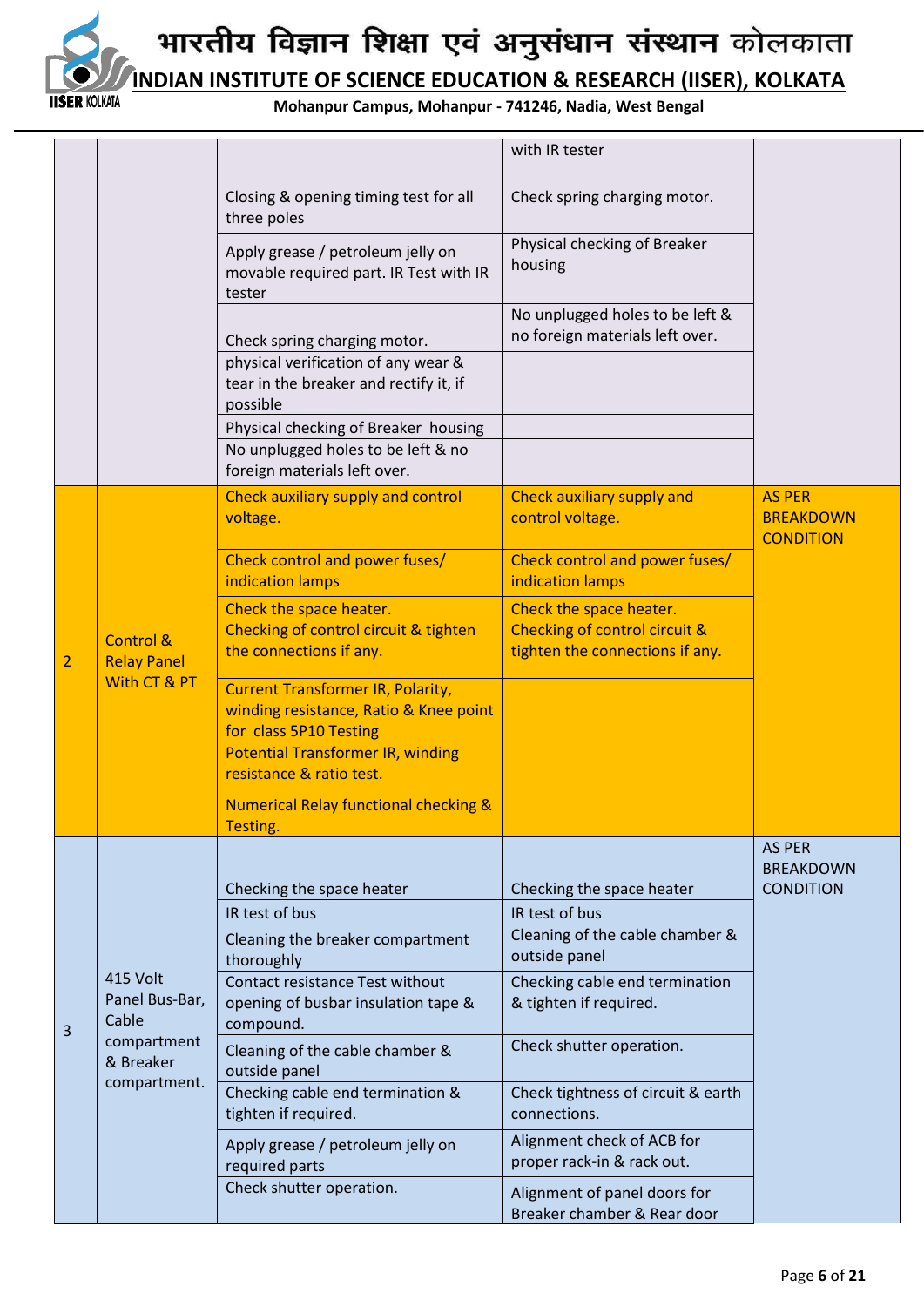

**DIAN INSTITUTE OF SCIENCE EDUCATION & RESEARCH (IISER), KOLKATA** 

**Mohanpur Campus, Mohanpur - 741246, Nadia, West Bengal**

|  | Check tightness of circuit & earth<br>connections.                                                                                                                             | Checking of limit switches,<br>control cable conduit                                                                                                                              |  |
|--|--------------------------------------------------------------------------------------------------------------------------------------------------------------------------------|-----------------------------------------------------------------------------------------------------------------------------------------------------------------------------------|--|
|  | Check busbar support insulators.                                                                                                                                               | Condition of painted surfaces,<br>condition of structure, door,<br>wiring, Instruments, relays,<br>power isolating contacts and<br>auxiliary isolating contacts                   |  |
|  | Alignment check of ACB for proper<br>rack-in & rack out.                                                                                                                       | Condition of all indicating<br>instruments, Cleaning &<br>lubrication of moving parts,<br>tightening of nuts & bolts,<br>checking of trolley wheels<br>alignment during insertion |  |
|  | Alignment of panel doors for Breaker<br>chamber, Rear door                                                                                                                     |                                                                                                                                                                                   |  |
|  | Checking of limit switches, control<br>cable conduit                                                                                                                           |                                                                                                                                                                                   |  |
|  | Phase barrier setting in cable chamber                                                                                                                                         |                                                                                                                                                                                   |  |
|  | Condition of painted surfaces,<br>condition of structure, door, wiring,<br>Instruments, relays, power isolating<br>contacts and auxiliary isolating<br>contacts                |                                                                                                                                                                                   |  |
|  | Condition of all indicating<br>instruments, Cleaning & lubrication of<br>moving parts, tightening of nuts &<br>bolts, checking of trolley wheels<br>alignment during insertion |                                                                                                                                                                                   |  |

#### **SPECIFICATIONS**

Unless specifically mentioned otherwise, all applicable codes and standards published by the Bureau of Indian Standard and all other such publication as may be published by them after supply starts, shall govern in respect of design, workmanship, quality and properties of material and method of testing.

#### **Quality:**

All servicing work should have the good quality as per the specification. Regarding the quality of the service , decision of Engineer in Charge is final in this regard and bound to the service provider.

#### **Quantity:**

It is mandatory to service all the items as per specified quantity only. Incomplete and shortfall of quantity of items will not be considered. The decision of the competent authority is final in this regard. Before submitting the tender the bidder should confident enough about the availability and servicing of all the items within stipulated time.

The quality and quantity of the materials of the servicing work will be checked at the time of work. Necessary test and warranty certificates are to be submitted at the time of work.

#### **General Terms and Conditions:**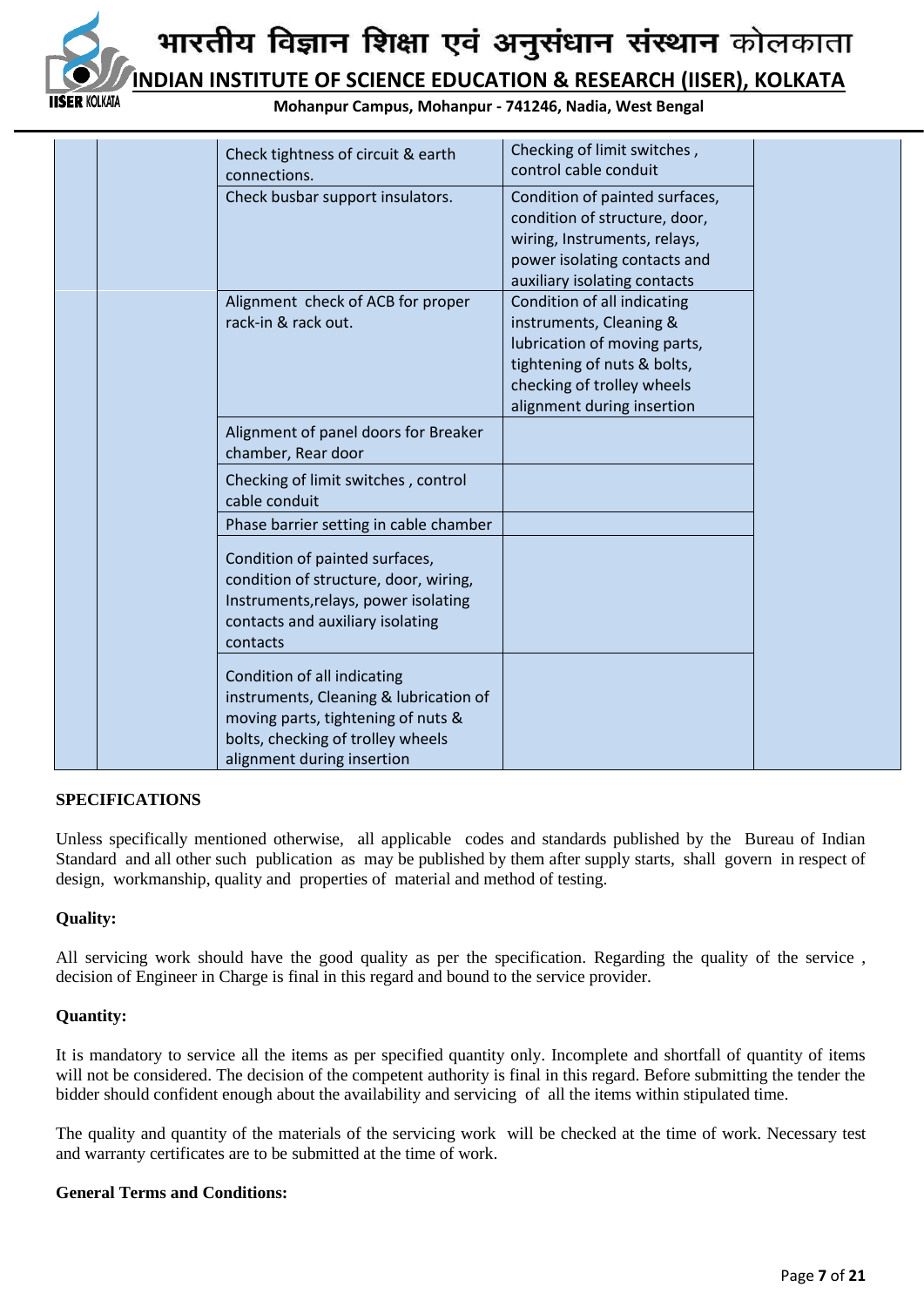

The bidders are requested to read the instructions carefully before submitting the tender. The tender will be not be accepted without notice for the bidders who does not fulfill the eligibility criteria and do not have sufficient documents that are asked for.

It is mandatory to quote and servicing of all the items with stipulated quality and quantity. **The tender is valid for 120 Days from the date of publication in the Institute Website***. .*  Conditional Tender will summarily rejected without notice.

IISER Kolkata reserves the right to accept / reject any or all the tenders without assigning any reason thereof.

Abnormal rates (less / high) will not be considered. IISER Kolkata reserves the right to award the contract to the service provider having a justified rates only. In this regard it is not mandatory to award the contract to the lowest bidder only. The decision of the tender committee is final in this regard and bound to the contractor.

Incomplete tender will not be considered.

IISER Kolkata reserves the right to verify , scrutiny & cross checking of all the documents & credentials for authentication , that are submitted by the bidders in support of eligibility and qualification for consideration in bidding process.

The cost of Bid document is not refundable.

The priced bid will be opened only for those bidders who will be qualified in the Technical Bid.

The rate should contain all applicable taxes and transportation charges of the materials up to IISER Kolkata Mohanpur Campus.

#### **TESTING:**

During servicing if any materials are required to be tested , this will be tested at the time of work at IISER Kolkata site before accepting. Necessary factory test certificates and batch & serial no of the items is to be verified.

#### **PREAMBLE TO THE SCHEDULE OF WORK**

The successful tenderer shall carefully go through the Clauses of Invitation to Tender, Specification, BOQ and shall include in his rates any sum he may consider necessary to cover the fulfillment of the various clauses contained therein. Unit prices stated in the schedule of item against the item of work shall be inclusive of all applicable taxes and transportation charges consumables necessary to complete the said work within the contemplation of the contract. Beyond the unit prices no extra amount will be paid for incidental contingent work and materials.

The quantities mentioned in the schedule of work are probable quantities and it must be clearly understood that the contract is not a lump sum contract, that the probable quantities, the value of the entire tender are only indicative and Institute does not in any way assure the tenderer or guarantee that the actual quantity of work would correspond to the probable quantities in the tender. IISER-K reserves the right to increase/exclude any of the Schedule items on reasons of the rates not being reasonable or subsequent change in requirement during servicing.

#### **Rates:**

The rates quoted by the Contractor shall include for servicing of work with applicable taxes, transportation charges necessary for completing the work in the best and most workmanship like manner to the satisfaction of the Institute and for maintaining the same. The rates shall be complete in all respects also including cost of materials, labour, supervision, tools and plant, transport, sales and other taxes royalties, duties and materials, contingencies, breakage, wastage, sundries, scaffoldings, etc., on the basis of works contract. The rates quoted shall include all taxes, duties, transport, **GST** or any other levies applicable under the statute including comprehensive warranty obligation as mentioned in the BOQ. The rates quoted by the Contractor shall be net so as to include all requirements described in the contract agreement and no claim whatsoever due to fluctuations in the price of material and labour will be entertained.

No change in unit rate will be admissible on any variation of quantity.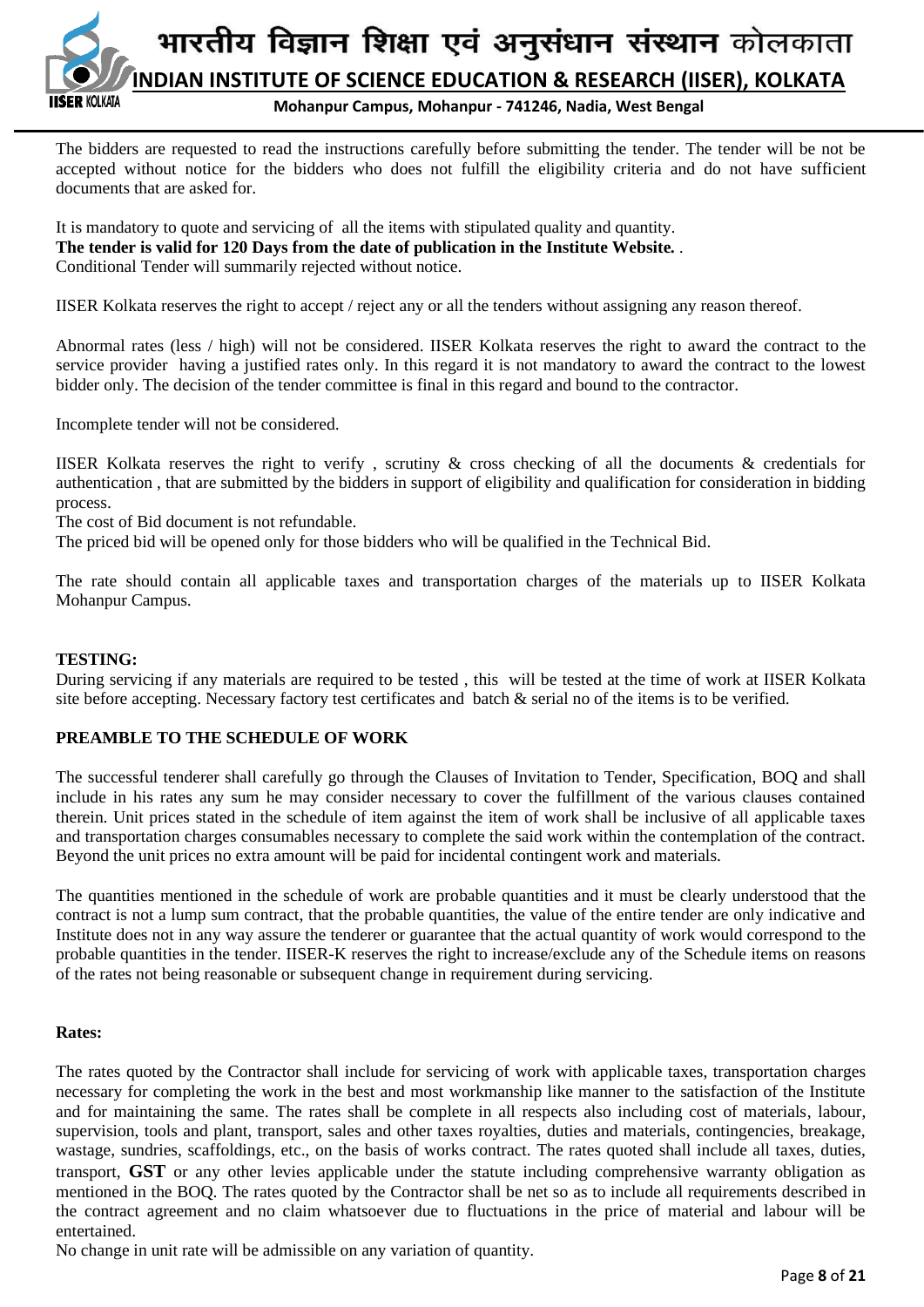**Mohanpur Campus, Mohanpur - 741246, Nadia, West Bengal**

#### **Performance Security**

**COI KATA** 

The performance security will be considered 3% of the awarded contract value and the contractor should submit in the form of a Demand draft/ Banker's Cheque/Bank Guarantee drawn on scheduled Commercial Bank based in India and should be in favour of "IISER KOLKATA" payable at Kolkata in original.

Performance Security submitted in for of PBG shall remain valid until the expiry of the defect liability of 24 months from date of order

Performance Security money submitted in form of DD/Cheque shall be refunded after expiry of defect liability

Failure of the successful bidder to comply with the requirement shall constitute sufficient grounds for the annulment of the award and forfeiture of the bid security, in which event the Institute may make the award to the next lowest evaluated bidder or call for new bids*.*

#### **Completion Period**

The job should be completed within 30 days from the date of issuance of Work Order letter. No extension shall be granted to the contractor unless the reasons are beyond his control and the engineer in-charge is satisfied

#### *.* **Payment term:-**

#### **The payment will be made to you as and when the R.A. bills are submitted by you as per the progress of work. Payment will be made in Full as per RA bill wise, with following terms:-**

- a) 75% payment will be made on receipt of completion of servicing work after 1 st servicing in satisfactory condition and verification thereof subject to inspection of materials and Guarantee Certificates.
- b) Balance 20% payment will be made on receipt of completion of servicing work after 2 nd servicing in satisfactory condition and verification thereof subject to inspection of materials and Guarantee Certificates
- c) Rest 5% payment will be made on receipt of completion of servicing work after 1(one) year from the date of issuing the Order subject to servicing in satisfactory condition and verification along with inspection of materials and Guarantee Certificates. Also subject to submission of 3% Bank Guarantee as per terms.

No advance payment considered during the work*.*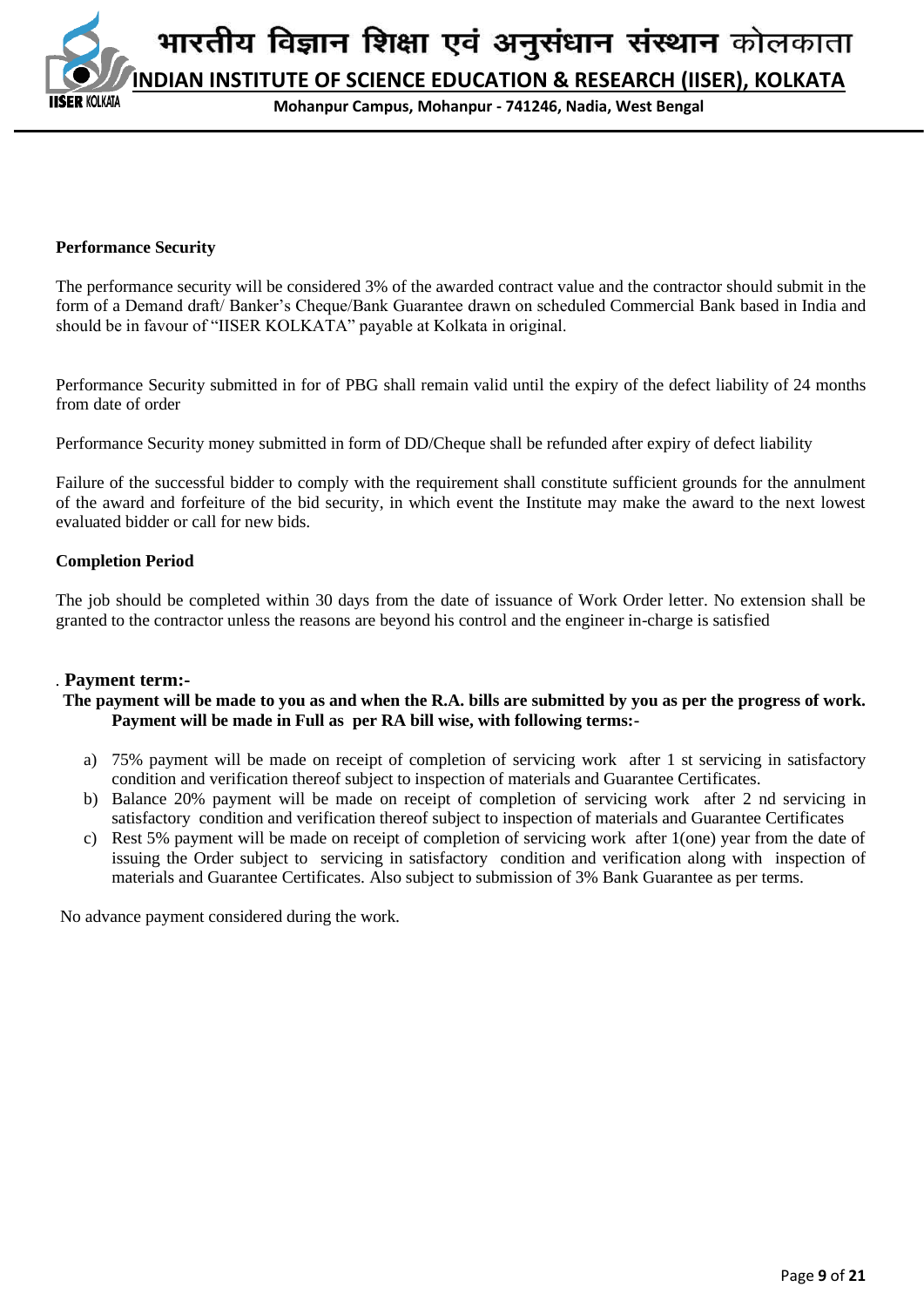**Mohanpur Campus, Mohanpur - 741246, Nadia, West Bengal**

**Annexure-I**

## **To be signed by the bidder and same signatory competent / authorized to sign the relevant contract on behalf of IISER-KOLKATA.**

## **INTEGRITY AGREEMENT**

This Integrity Agreement is made at ........................................ on this ......................... day of ........................20...............

#### **BETWEEN**

Director, IISER-KOLKATA represented through Superintendent Engineer, IWD, IISER-KOLKATA, Mohanpur Campus, Mohanpur – 741246, Dist. Nadia, West Bengal, (Hereinafter referred as the **'Principal/Owner**', which expression shall unless repugnant to the meaning or context hereof include its successors and permitted assigns)

#### **AND**

……………………………................................................................................................................................................. ... *(Name and Address of the Individual/firm/Company)* through

…………………………..........................................................................................................................................

*(Details of duly authorized signatory)*

(Hereinafter referred to as the "**Bidder/Contractor**" and which expression shall unless repugnant to themeaning or context hereof include its successors and permitted assigns) **Preamble**

WHEREAS the Principal / Owner has floated the Tender [NIT No: **IISER-K/IWD/Elect./ LT ACB services/21-22/11**] (hereinafter referred to as "**Tender/Bid**") and intends toward, under laid down organizational procedure, contract for **'Servicing of ABB make LT ACBs Cubicles at ESS-1,2 & 3 of IISER-Kolkata, Mohanpur Campus.'** hereinafter referred to as the "**Contract**".

AND WHEREAS the Principal/Owner values full compliance with all relevant laws of the land, rules, regulations, economic use of resources and offairness/transparency in its relation with its Bidder(s) and Contractor(s).

AND WHEREAS to meet the purpose aforesaid both the parties have agreed to enter into this Integrity Agreement (hereinafter referred to as "**Integrity Pact**" or **"Pact**"), the terms and conditions of which shall also be read as integral part and parcel of the Tender/Bid documents and Contract between the parties.

NOW, THEREFORE, in consideration of mutual covenants contained in this Pact, the parties hereby agree as follows and this Pact witnesses as under:

#### **Article 1: Commitment of the Principal/Owner**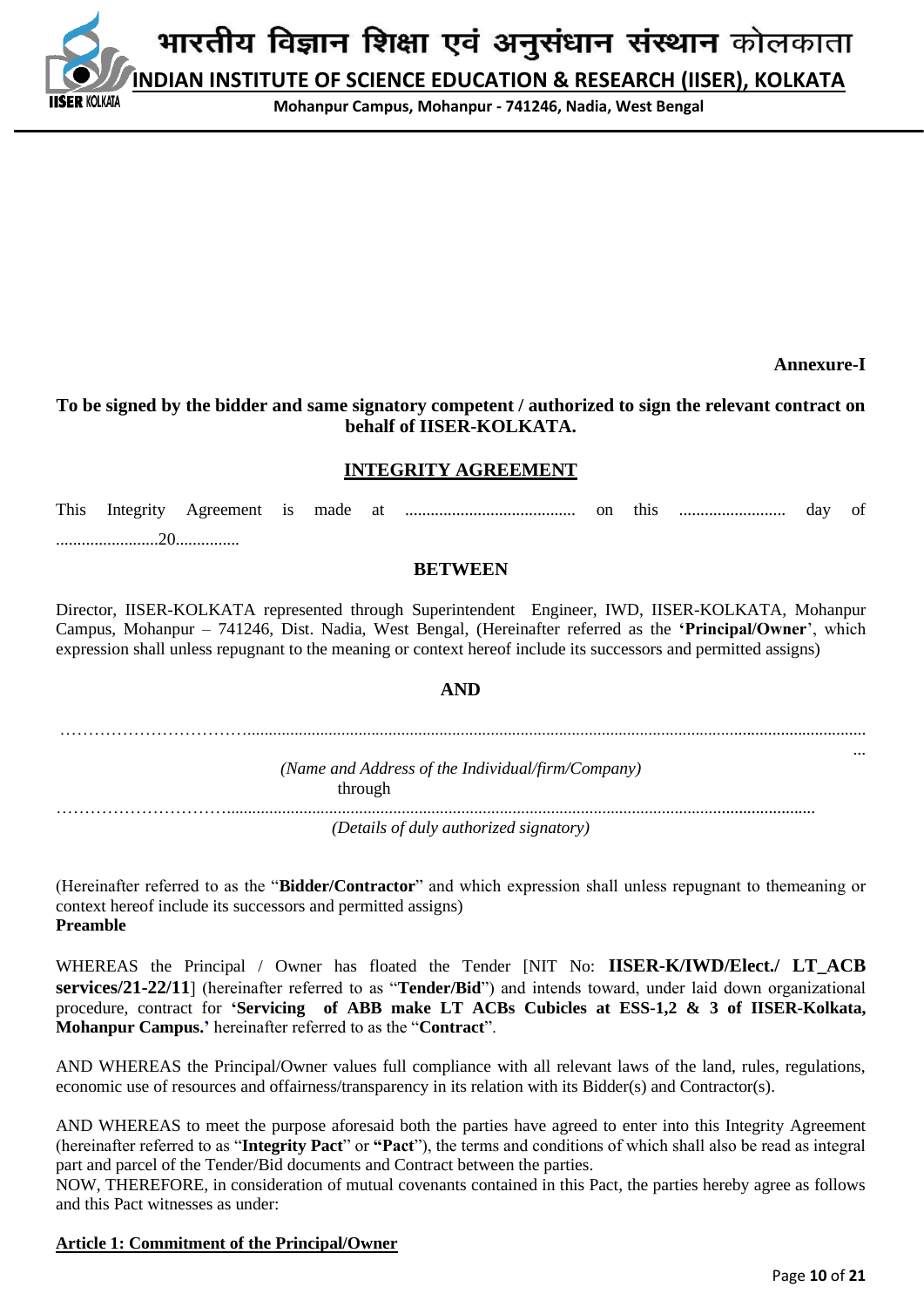

**Mohanpur Campus, Mohanpur - 741246, Nadia, West Bengal**

- 1. The Principal/Owner commits itself to take all measures necessary to prevent corruption and to observe the following principles :
	- a. No employee of the Principal/Owner, personally or through any of his/her family members, will in connection with the Tender, or the execution of the Contract, demand, take a promise for or accept, for self or third person, any material or immaterial benefit which the person is not legally entitled to.
	- b. The Principal/Owner will, during the Tender process, treat all Bidder(s) with equity and reason. The Principal/Owner will, in particular, before and during the Tender process, provide to all Bidder(s) the same information and will not provide to any Bidder(s) confidential / additional information through which the Bidder(s) could obtain an advantage in relation to the Tender process or the Contract execution.
	- c. The Principal/Owner shall endeavour to exclude from the Tender process any person, whose conduct in the past has been of biased nature.
- 2. If the Principal/Owner obtains information on the conduct of any of its employees which is a criminal offence under the Indian Penal code (IPC)/Prevention of Corruption Act, 1988 (PC Act) or is in violation of the principles herein mentioned or if there be a substantive suspicion in this regard, the Principal/Owner will inform the Chief Vigilance Officer and in addition can also initiate disciplinary actions as per its internal laid down policies and procedures.

#### **Article 2: Commitment of the Bidder(s)/Contractor(s)**

- 1. It is required that each Bidder/Contractor (including their respective officers, employees and agents) adhere to the highest ethical standards, and report to the Government / Department all suspected acts of **fraud or corruption or Coercion or Collusion** of which it has knowledge or becomes aware, during the tendering process and throughout the negotiation or award of a contract.
- 2. The Bidder(s)/Contractor(s) commits himself to take all measures necessary to prevent corruption. He commits himself to observe the following principles during his participation in the Tender process and during the Contract execution :
	- a) The Bidder(s)/Contractor(s) will not, directly or through any other person or firm, offer, promise or give to any of the Principal/Owner's employees involved in the Tender process or execution of the Contract or to any third person any material or other benefit which he/she is not legally entitled to, in order to obtain in exchange any advantage of any kind whatsoever during the Tender process or during the execution of the Contract.
	- b) The Bidder(s)/Contractor(s) will not enter with other Bidder(s) into any undisclosed agreement or understanding, whether formal or informal. This applies in particular to prices, specifications, certifications, subsidiary contracts, submission or non-submission of bids or any other actions to restrict competitiveness or to cartelize in the bidding process.
	- c) The Bidder(s)/Contractor(s) will not commit any offence under the relevant IPC/PC Act. Further the Bidder(s)/Contract(s) will not use improperly, (for the purpose of competition or personal gain), or pass on to others, any information or documents provided by the Principal/Owner as part of the business relationship, regarding plans, technical proposals and business details, including information contained or transmitted electronically.
	- d) The Bidder(s)/Contractor(s) of foreign origin shall disclose the names and addresses of agents/representatives in India, if any. Similarly Bidder(s)/Contractor(s) of Indian Nationality shall disclose names and addresses of foreign agents/representatives, if any. Either the Indian agent on behalf of the foreign principal or the foreign principal directly could bid in a tender but not both. Further, in cases where an agent participate in a tender on behalf of one manufacturer, he shall not be allowed to quote on behalf of another manufacturer along with the first manufacturer in a subsequent/parallel tender for the same item.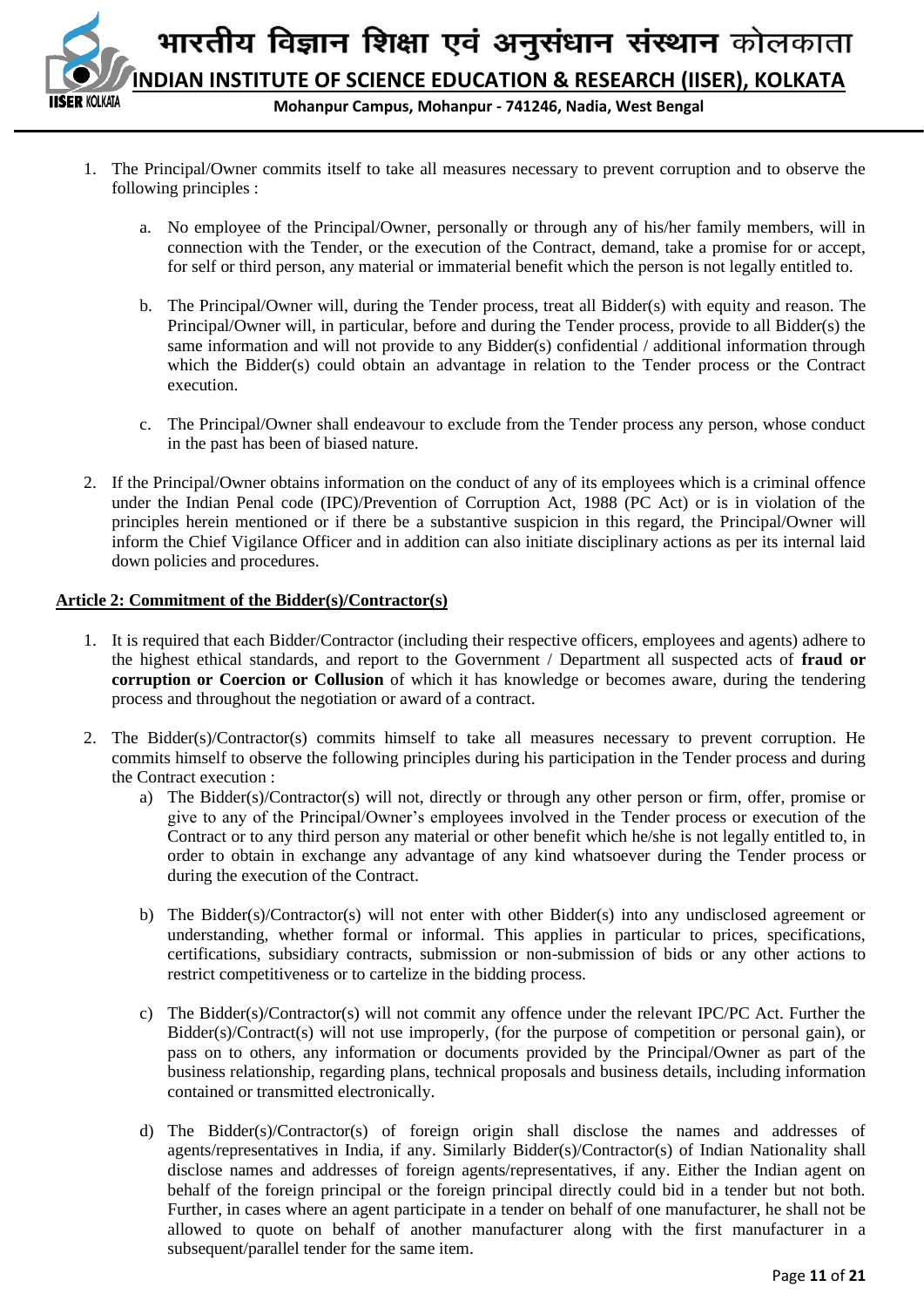

- e) The Bidder(s)/Contractor(s) will, when presenting his bid, disclose any and all payments he has made, is committed to or intends to make to agents, brokers or any other intermediaries in connection with the award of the Contract.
- 3. The Bidder(s)/Contractor(s) will not instigate third persons to commit offences outlined above or be an accessory to such offences.
- 4. The Bidder(s)/Contractor(s) will not, directly or through any other person or firm indulge in fraudulent practice **means a willful misrepresentation or omission of facts or submission of fake/forged documents in order to induce public official to act in reliance thereof, with the purpose of obtaining unjust advantage by or causing damage to justified interest of others and/or to influence the procurement process to the detriment of the Government interests.**
- 5. The Bidder(s)/Contractor(s) will not, directly or through any other person or firm use Coercive Practices (means the act of obtaining something, compelling an action or influencing a decision through intimidation, threat or the use of force directly or indirectly, where potential or actual injury may befall upon a person, his/ her reputation or property to influence their participation in the tendering process).

## **Article 3: Consequences of Breach**

Without prejudice to any rights that may be available to the Principal/Owner under law or the Contract or its established policies and laid down procedures, the Principal/Owner shall have the following rights in case of breach of this Integrity Pact by the Bidder(s)/Contractor(s) and the Bidder/ Contractor accepts and undertakes to respect and uphold the Principal/Owner's absolute right:

- 1. If the Bidder(s)/Contractor(s), either before award or during execution of Contract has committed a transgression through a violation of Article 2 above or in any other form, such as to put his reliability or credibility in question, the Principal/Owner after giving 14 days notice to the contractor shall have powers to disqualify the Bidder(s)/Contractor(s) from the Tender process or terminate/determine the Contract, if already executed or exclude the Bidder/Contractor from future contract award processes. The imposition and duration of the exclusion will be determined by the severity of transgression and determined by the Principal/Owner. **Such exclusion may be forever or for a limited period as decided by the Principal/Owner.**
- 2. **Forfeiture of Performance Guarantee/Security Deposit**: If the Principal/Owner has disqualified the Bidder(s) from the Tender process prior to the award of the Contract or terminated/determined the Contract or has accrued the right to terminate/determine the Contract according to Article 3(1), the Principal/Owner apart from exercising any legal rights that may have accrued to the Principal/Owner, may in its considered opinion forfeit the entire amount of Performance Guarantee and Security Deposit of the Bidder/Contractor.
- 3. **Criminal Liability:** If the Principal/Owner obtains knowledge of conduct of a Bidder or Contractor, or of an employee or a representative or an associate of a Bidder or Contractor which constitutes corruption within the meaning of IPC Act, or if the Principal/Owner has substantive suspicion in this regard, the Principal/Owner will inform the same to law enforcing agencies for further investigation.

#### **Article 4: Previous Transgression**

- 1. The Bidder declares that no previous transgressions occurred in the last 5 years with any other Company in any country confirming to the anticorruption approach or with Central Government or State Government or any other Central/State Public Sector Enterprises in India that could justify his exclusion from the Tender process.
- 2. If the Bidder makes incorrect statement on this subject, he can be disqualified from the Tender process or action can be taken for banning of business dealings/ holiday listing of the Bidder/Contractor as deemed fit by the Principal/ Owner.
- 3. If the Bidder/Contractor can prove that he has resorted / recouped the damage caused by him and has installed a suitable corruption prevention system, the Principal/Owner may, at its own discretion, revoke the exclusion prematurely.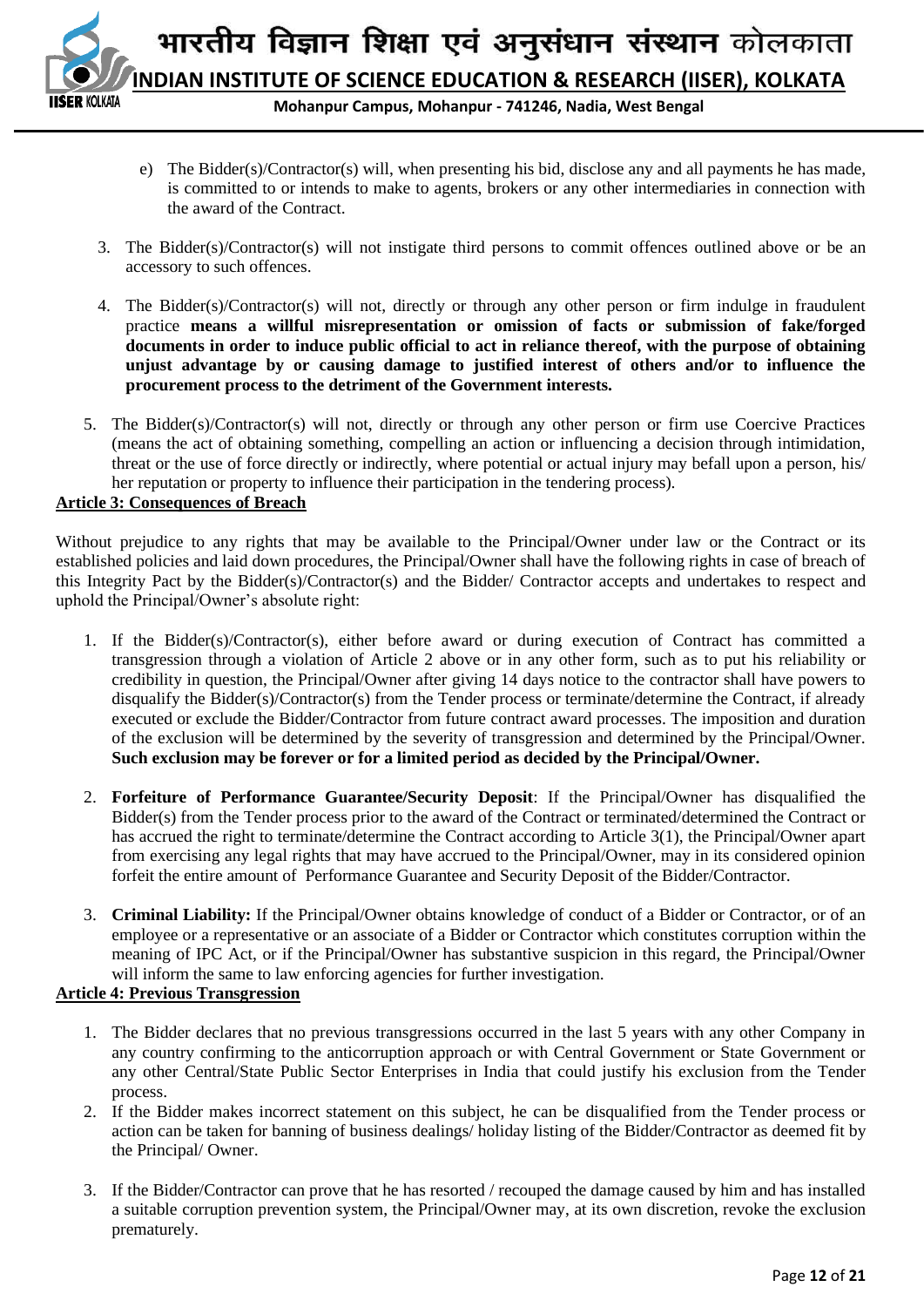**INDIAN INSTITUTE OF SCIENCE EDUCATION & RESEARCH (IISER), KOLKATA**

**Mohanpur Campus, Mohanpur - 741246, Nadia, West Bengal**

#### **Article 5: Equal Treatment of all Bidders/Contractors/Subcontractors**

- 1. The Bidder(s)/Contractor(s) undertake(s) to demand from all subcontractors a commitment in conformity with this Integrity Pact. The Bidder/Contractor shall be responsible for any violation(s) of the principles laid down in this agreement/Pact by any of its Subcontractors/sub-vendors.
- 2. The Principal/Owner will enter into Pacts on identical terms as this one with all Bidders and Contractors.
- 3. The Principal/Owner will disqualify Bidders, who do not submit, the duly signed Pact between the Principal/Owner and the bidder, along with the Tender or violate its provisions at any stage of the Tender process, from the Tender process.

#### **Article 6- Duration of the Pact**

KOI KATA

This Pact begins when both the parties have legally signed it. It expires for the Contractor/Vendor 12 months after the completion of work under the contract or till the continuation of defect liability period, whichever is more and for all other bidders, till the Contract has been awarded.

If any claim is made/lodged during the time, the same shall be binding and continue to be valid despite the lapse of this Pacts as specified above, unless it is discharged/determined by the Competent Authority, IISER-KOLKATA.

#### **Article 7- Other Provisions**

- 1. This Pact is subject to Indian Law, place of performance and jurisdiction is the **Head quarters of the Division** of the Principal/Owner, who has floated the Tender.
- 2. Changes and supplements need to be made in writing. Side agreements have not been made.
- 3. If the Contractor is a partnership or a consortium, this Pact must be signed by all the partners or by one or more partner holding power of attorney signed by all partners and consortium members. In case of a Company, the Pact must be signed by a representative duly authorized by board resolution.
- 4. Should one or several provisions of this Pact turn out to be invalid; the remainder of this Pact remains valid. In this case, the parties will strive to come to an agreement to their original intensions.
- 5. It is agreed term and condition that any dispute or difference arising between the parties with regard to the terms of this Integrity Agreement / Pact, any action taken by the Owner/Principal in accordance with this **Integrity Agreement/ Pact or interpretation thereof shall not be subject to arbitration.**

## **Article 8- LEGAL AND PRIOR RIGHTS**

All rights and remedies of the parties hereto shall be in addition to all the other legal rights and remedies belonging to such parties under the Contract and/or law and the same shall be deemed to be cumulative and not alternative to such legal rights and remedies aforesaid. For the sake of brevity, both the Parties agree that this Integrity Pact will have precedence over the Tender/Contact documents with regard any of the provisions covered under this Integrity Pact.

IN WITNESS WHEREOF the parties have signed and executed this Integrity Pact at the place and date first above mentioned in the presence of following witnesses:

............................................................... *(For and on behalf of Principal/Owner)*

................................................................. *(For and on behalf of Bidder/Contractor)*

WITNESSES :

1. ................................................................................... *(signature, name and address)*

2. ................................................................................. *(signature, name and address)*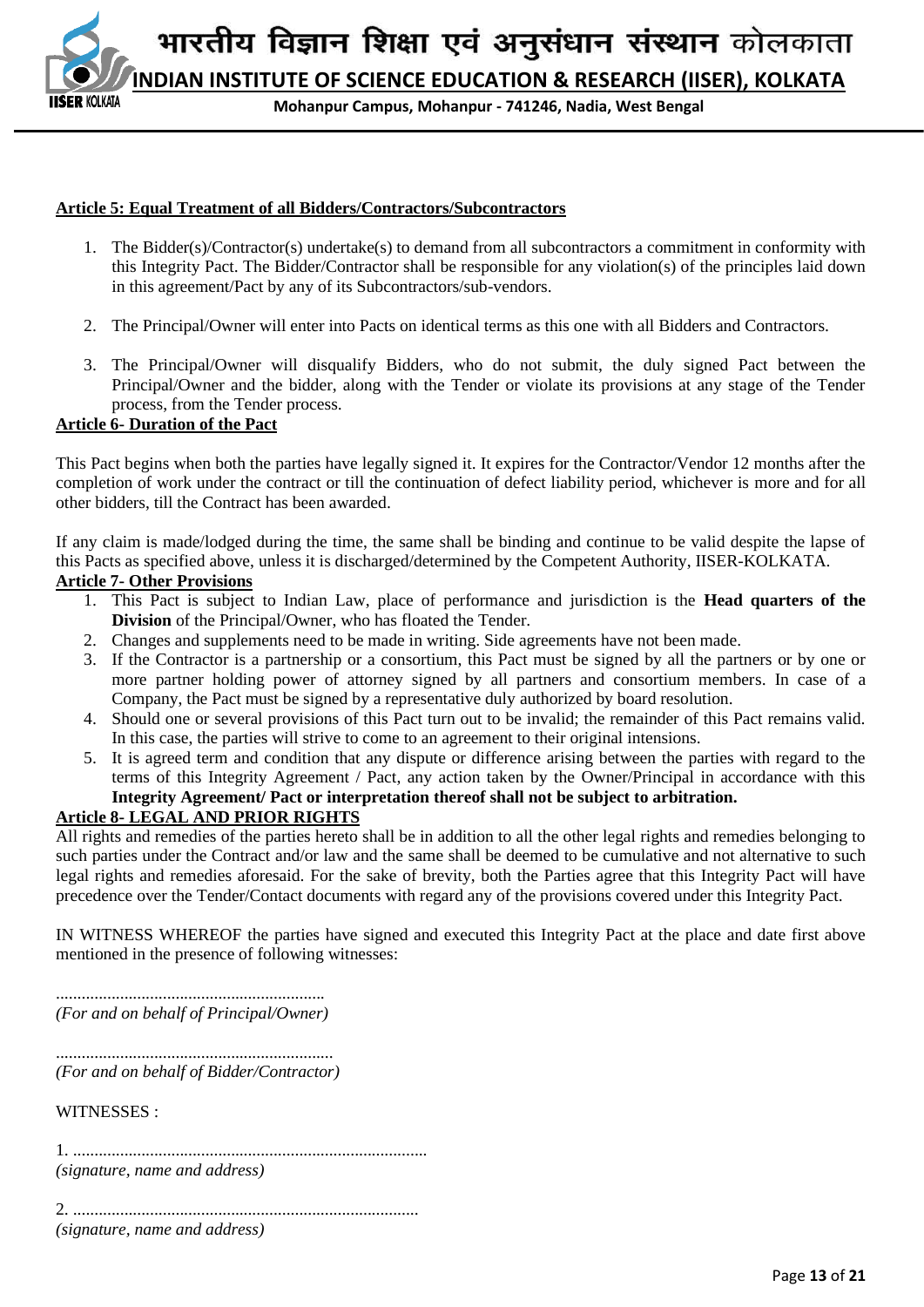**INDIAN INSTITUTE OF SCIENCE EDUCATION & RESEARCH (IISER), KOLKATA**

**Mohanpur Campus, Mohanpur - 741246, Nadia, West Bengal**

Place: Dated :

**OI KATA** 

**Annexure-II**

## **(Draft of letter to be submitted by the tenderer in Part-I of Tenders)**

#### **(Technical bid)**

To, The Superintendent Engineer, IWD, IISER-KOLKATA, Mohanpur Campus, Nadia.

Sub: Submission of Tender for the work of **'Servicing of ABB make LT ACB Cubicles at ESS-1,2 &3 of IISER-Kolkata, Mohanpur Campus.'**

Dear Sir,

I/We acknowledge that IISER-KOLKATA is committed to follow the principles thereof as enumerated in the Integrity Agreement enclosed with the tender/bid document.

I/We agree that the Notice Inviting Tender (NIT) is an invitation to offer made on the condition that I/We will sign the enclosed integrity Agreement, which is an integral part of tender documents, failing which I/We will stand disqualified from the tendering process. I/We acknowledge that THE MAKING OF THE BID SHALL BEREGARDED AS AN UNCONDITIONAL AND ABSOLUTE ACCEPTANCE of this condition of the NIT.

I/We confirm acceptance and compliance with the Integrity Agreement in letter and spirit and further agree that execution of the said Integrity Agreement shall be separate and distinct from the main contract, which will come into existence when tender/bid is finally accepted by IISER-KOLKATA. I/We acknowledge and accept the duration of the Integrity Agreement, which shall be in the line with Article 1 of the enclosed Integrity Agreement.

I/We acknowledge that in the event of my/our failure to sign and accept the Integrity Agreement, while submitting the tender/bid, IISER-KOLKATA shall have un qualified, absolute and unfettered right to disqualify the tenderer/bidder and reject the tender/bids accordance with terms and conditions of the tender/bid.

Yours faithfully

(Duly authorized signatory of the Bidder)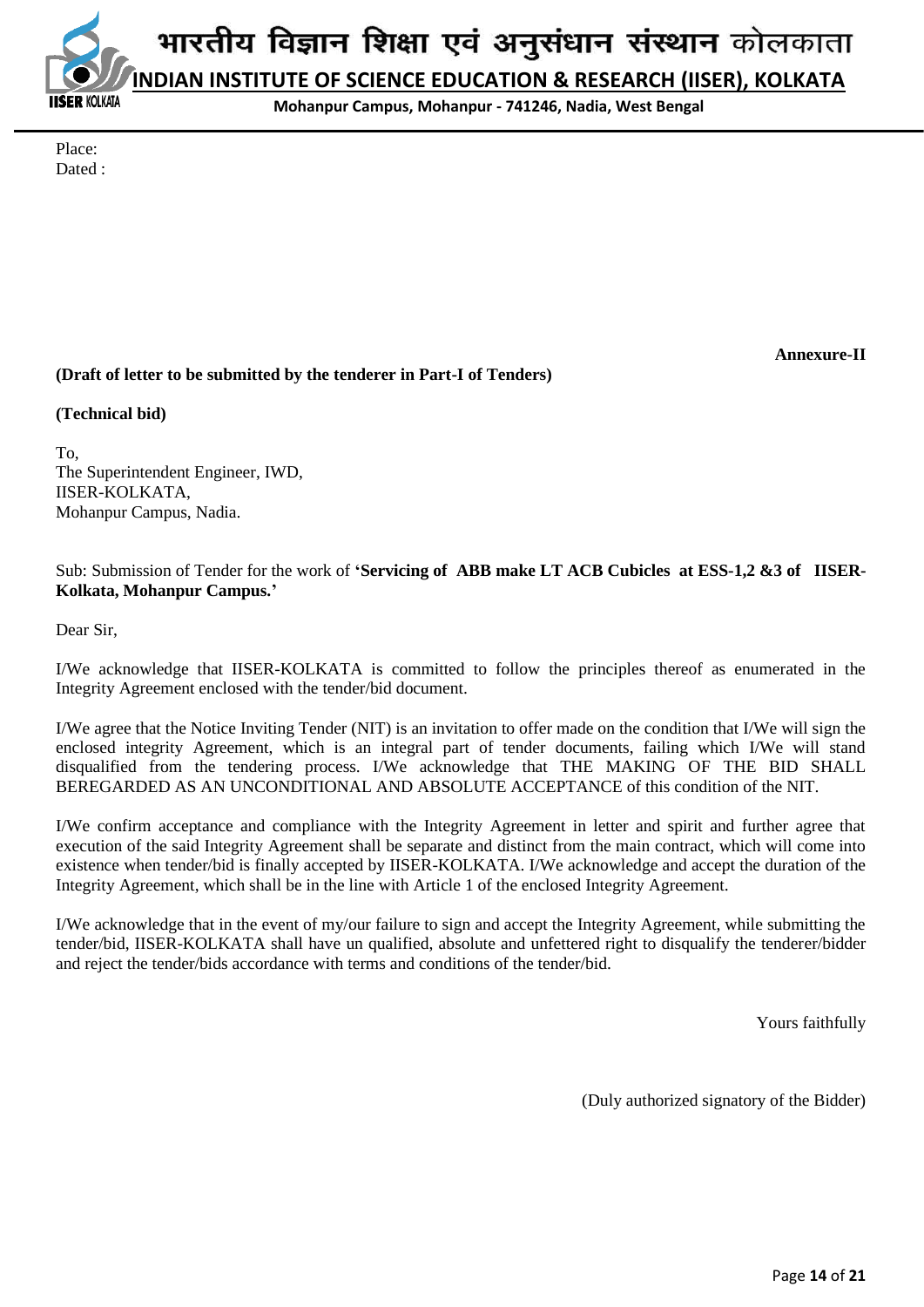**INDIAN INSTITUTE OF SCIENCE EDUCATION & RESEARCH (IISER), KOLKATA**

**Mohanpur Campus, Mohanpur - 741246, Nadia, West Bengal**

## **ANNEXURE-III (Page 1 of 2)**

## **(BASIC INFORMATION)**

#### **Pre-qualification criteria:**

**IISER KOLKATA** 

| $\mathbf{1}$   | Name of the Contractor / Firm / Organization /<br>Company.                                                                                                                                                                          |                                 |
|----------------|-------------------------------------------------------------------------------------------------------------------------------------------------------------------------------------------------------------------------------------|---------------------------------|
| $\overline{2}$ | Official Correspondence address at with contact<br>person's name, telephone number, mobile<br>number, E-mail etc. (Mandatory for regular<br>correspondence)                                                                         |                                 |
| $\overline{3}$ | Type of Firm / Organization, whether<br>proprietorship, partnership or private limited<br>company etc.                                                                                                                              |                                 |
| $\overline{4}$ | Year of establishment                                                                                                                                                                                                               |                                 |
| 5              | Name of the Proprietor / Partners / Directors in<br>Organization                                                                                                                                                                    | a)<br>b)<br>$\mathbf{c})$<br>d) |
| 6              | a) Details of Registration (Firm, Company etc)<br>Registering Authority<br>i.<br>ii. Date<br>iii. Number<br>b) Details of Trade license<br>Registering Authority<br>i.<br>ii. Reg No.<br>iii. Date of issue.<br>iv. Date of expiry. |                                 |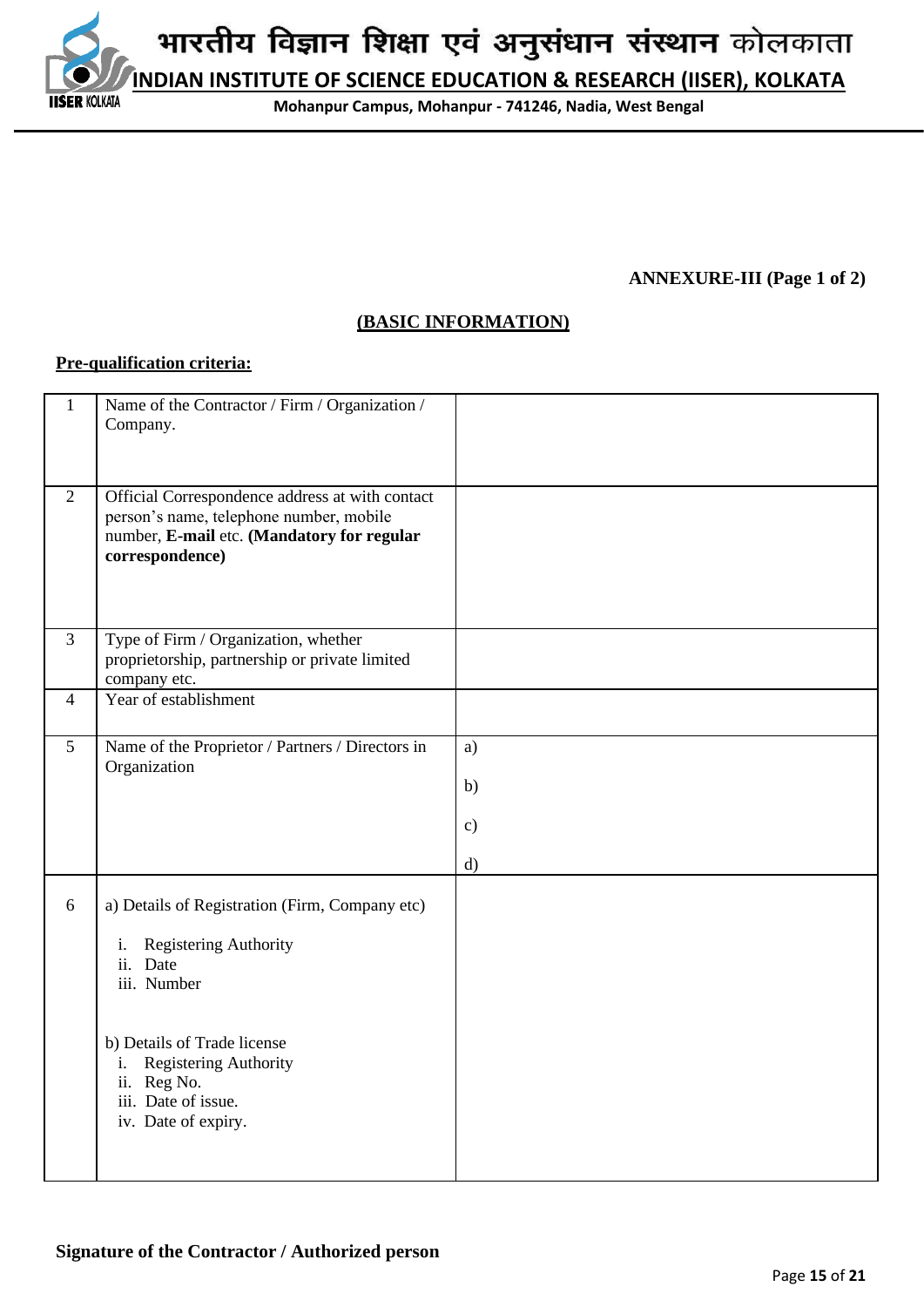**Mohanpur Campus, Mohanpur - 741246, Nadia, West Bengal**

## **on behalf of the Firm / Organization and Seal**

**IISER KOLKATA** 

#### **ANNEXURE-III (Page 2 of 2)**

| 8  | a) Details of Income Tax Permanent<br>Account Number.<br>b) Details of GST                                                                                                                                                                              |                                                       |
|----|---------------------------------------------------------------------------------------------------------------------------------------------------------------------------------------------------------------------------------------------------------|-------------------------------------------------------|
| 9  | Annual turnover of the firm for last three years<br>(in Rs. 2.00 Lakhs)<br>(Furnish copies of Balance Sheet and Profit &<br>Loss Account)                                                                                                               | a) For 2020-21:<br>b) For 2019-20:<br>c) For 2018-19: |
| 10 | IT returns of last Three assessment years<br>(Please enclose CA certified copy)                                                                                                                                                                         |                                                       |
| 11 | Details of transaction for submission of Cost of<br>Bid/EMD (Please mention Bank Name &<br>Branch, Transaction Ref. No, Date etc.)<br>& Declaration Letter for Exemption of EMD<br>i)<br>Cost of Bid Document(Rs. 500/-)<br><b>EMD</b><br>$\mathbf{ii}$ |                                                       |
|    |                                                                                                                                                                                                                                                         |                                                       |
| 12 | Bank Account Details of the Bidder (Account<br>No. Bank Name & Branch, IFSC Code etc)                                                                                                                                                                   |                                                       |

**Signature of the Contractor / Authorized person on behalf of the Firm / Organization and Seal**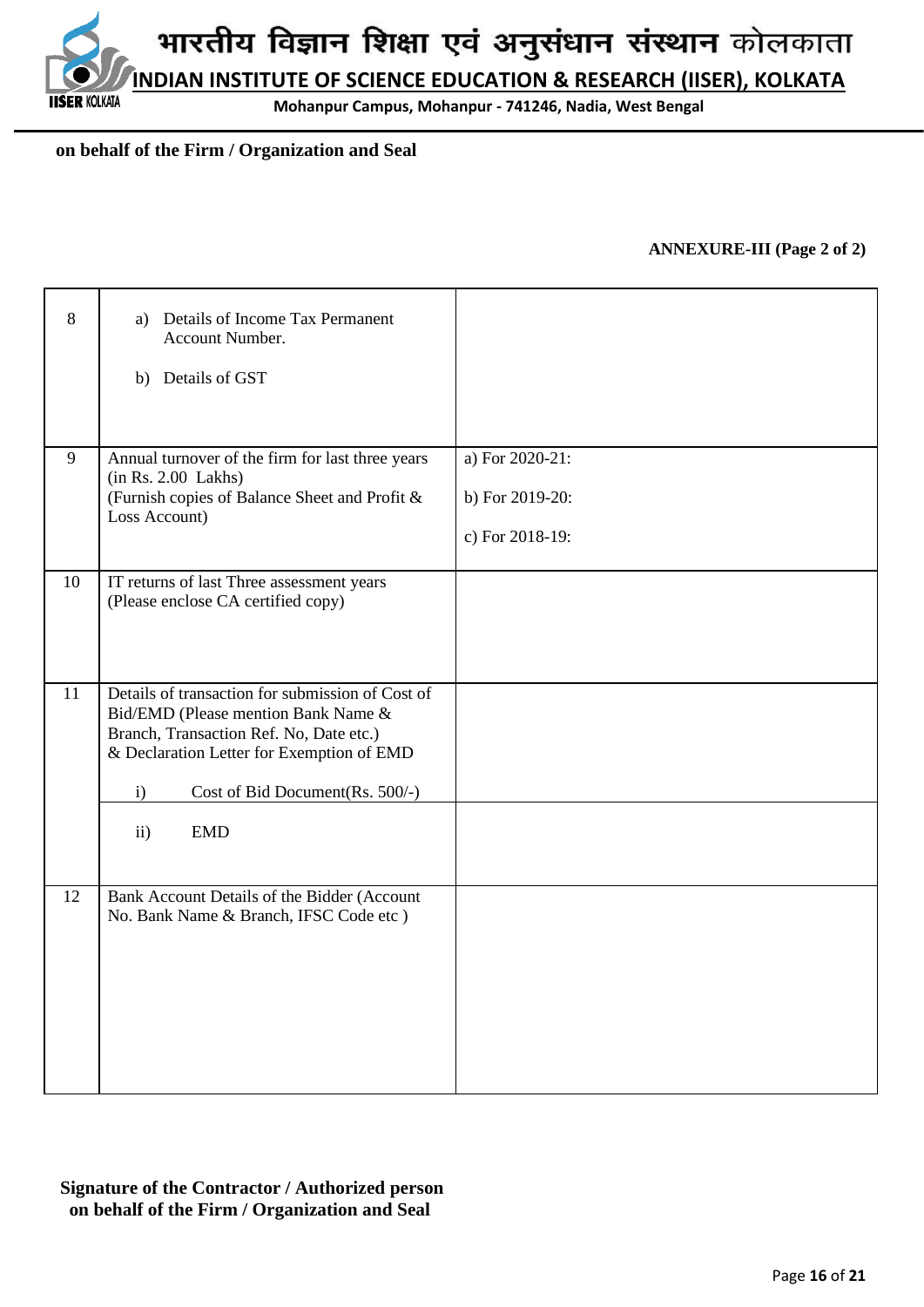

#### **DETAILS REQUIRED FOR ELECTRONIC TRANSMISSION**

| A) Details of Account Holder:   |  |
|---------------------------------|--|
| Name of the Account Holder      |  |
| <b>Complete Contact Address</b> |  |
| Mobile Number                   |  |
| <b>Telephone Number</b>         |  |
| <b>Email Address</b>            |  |
| <b>PAN Number</b>               |  |

| <b>B) Details of Bank:</b>     |  |
|--------------------------------|--|
| Name of the Bank               |  |
| <b>Branch Name</b>             |  |
| Complete Address of the Branch |  |
| <b>Telephone Number</b>        |  |
| <b>Email Address</b>           |  |
| <b>Account Number</b>          |  |
| Account Type                   |  |
| <b>IFS Code</b>                |  |

(Signature of the Account Holder)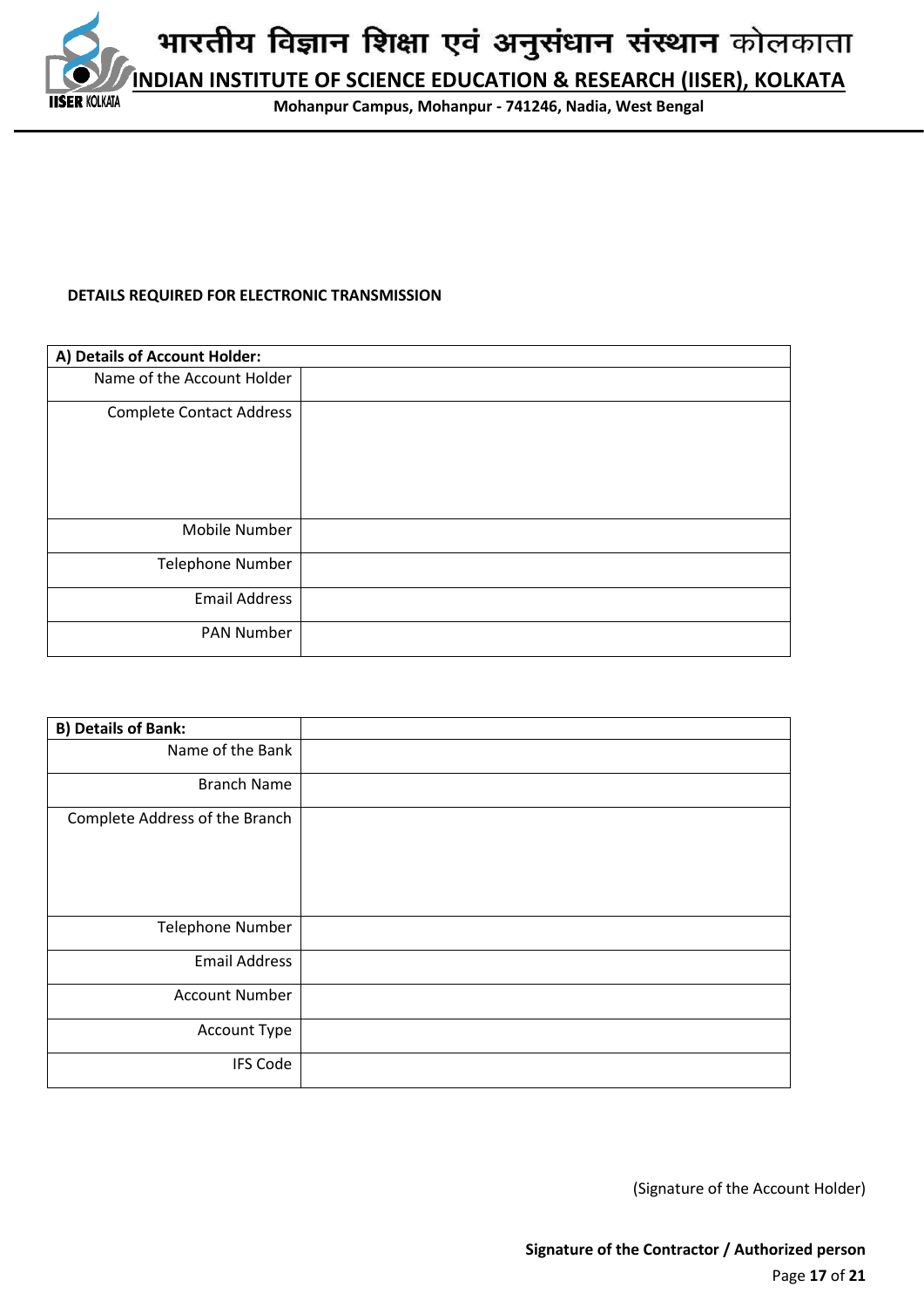**INDIAN INSTITUTE OF SCIENCE EDUCATION & RESEARCH (IISER), KOLKATA**

**Mohanpur Campus, Mohanpur - 741246, Nadia, West Bengal**

 **on behalf of the Firm / Organization and Seal**

#### **ANNEXURE - IV**

#### **Past Experience as per table given below:**

*(Use Extra Sheet if required)*

**IISER KOLKATA** 

| $\overline{\mathbf{S}$ l. | <b>Period of Contract</b> |    | Name of the<br><b>Type Of</b>       |          |  | <b>Value of Contract</b><br><b>Documentary</b> |  |
|---------------------------|---------------------------|----|-------------------------------------|----------|--|------------------------------------------------|--|
| No.                       | From                      | To | organization<br>with whom<br>worked | Contract |  | evidence attached<br>in support                |  |
|                           |                           |    |                                     |          |  |                                                |  |
|                           |                           |    |                                     |          |  |                                                |  |
|                           |                           |    |                                     |          |  |                                                |  |
|                           |                           |    |                                     |          |  |                                                |  |
|                           |                           |    |                                     |          |  |                                                |  |
|                           |                           |    |                                     |          |  |                                                |  |
|                           |                           |    |                                     |          |  |                                                |  |
|                           |                           |    |                                     |          |  |                                                |  |
|                           |                           |    |                                     |          |  |                                                |  |
|                           |                           |    |                                     |          |  |                                                |  |
|                           |                           |    |                                     |          |  |                                                |  |
|                           |                           |    |                                     |          |  |                                                |  |
|                           |                           |    |                                     |          |  |                                                |  |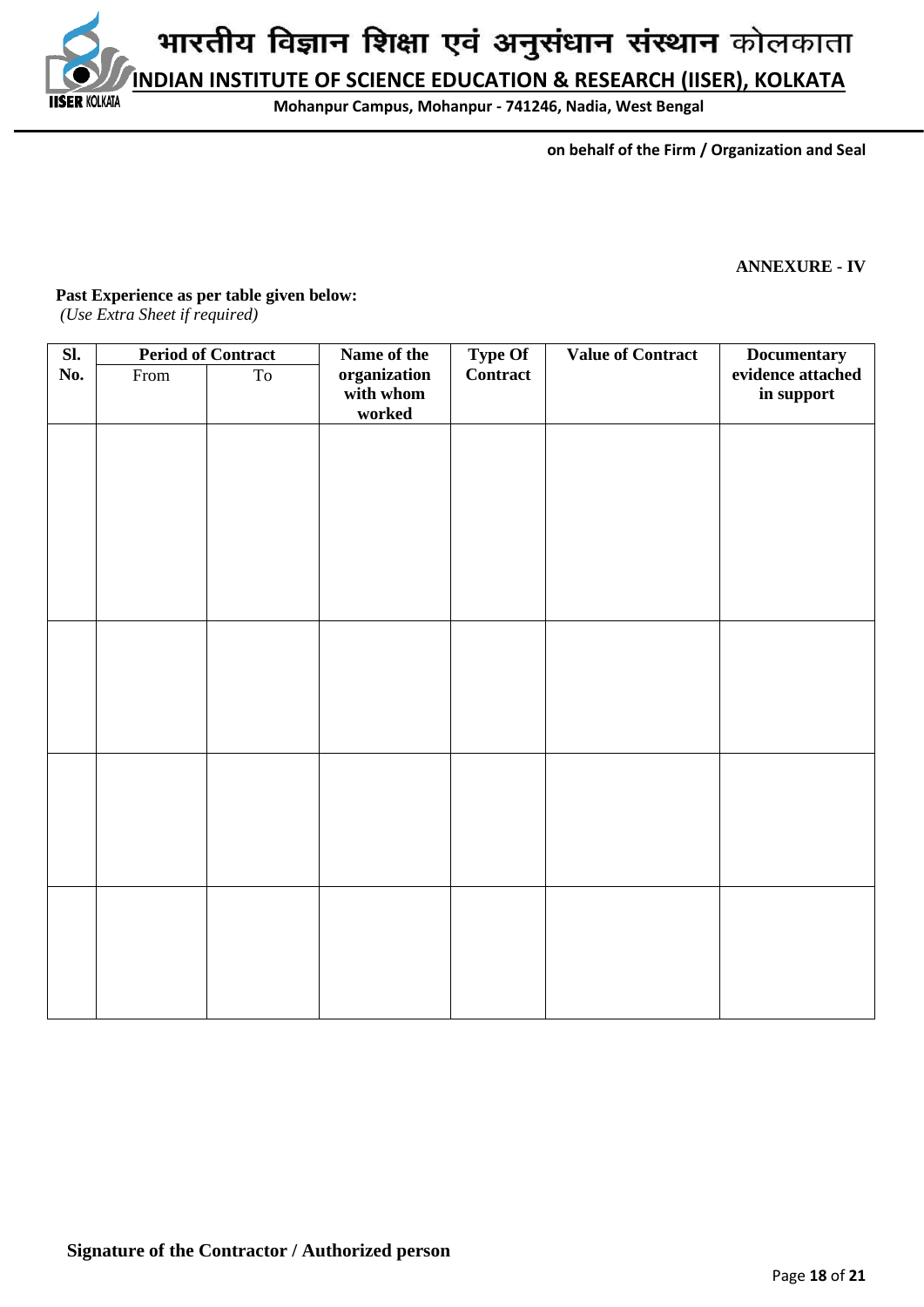**Mohanpur Campus, Mohanpur - 741246, Nadia, West Bengal**

## **on behalf of the Firm / Organization and Seal**

**Annexure-V**

## **(Draft of letter to be submitted by the tenderer in Part-II of Tenders)**

#### **(Price Bid)**

**ER KOI KATA** 

To, The Superintendent Engineer, IWD, IISER-KOLKATA, Mohanpur Campus, Nadia.

Sub: Submission of Tender for the work of **'Servicing of ABB make LT ACB Cubicles at ESS 1,2 &3 of IISER-Kolkata, Mohanpur Campus.'**

Dear Sir,

With reference to the above Notice Inviting Tender, having gone through and understood the scope of services and terms & conditions forming part of the tender, we hereby enclose our offer as per the schedule:

## **SCHEDULE OF RATES**

| <b>Particulars</b>                                                                                                            | <b>Total Quoted Amount (Inclusive of</b><br>GST) |
|-------------------------------------------------------------------------------------------------------------------------------|--------------------------------------------------|
| <b>Total Value offered for</b><br>'Servicing of ABB make LT ACB Cubicles at ESS-1,2<br>& 3 of IISER-Kolkata, Mohanpur Campus' | (Rs. In Figure)<br>(Rs. In Word)                 |

**Dated :** 

**Signature of the Contractor / Authorized person on behalf of the Firm / Organization and Seal**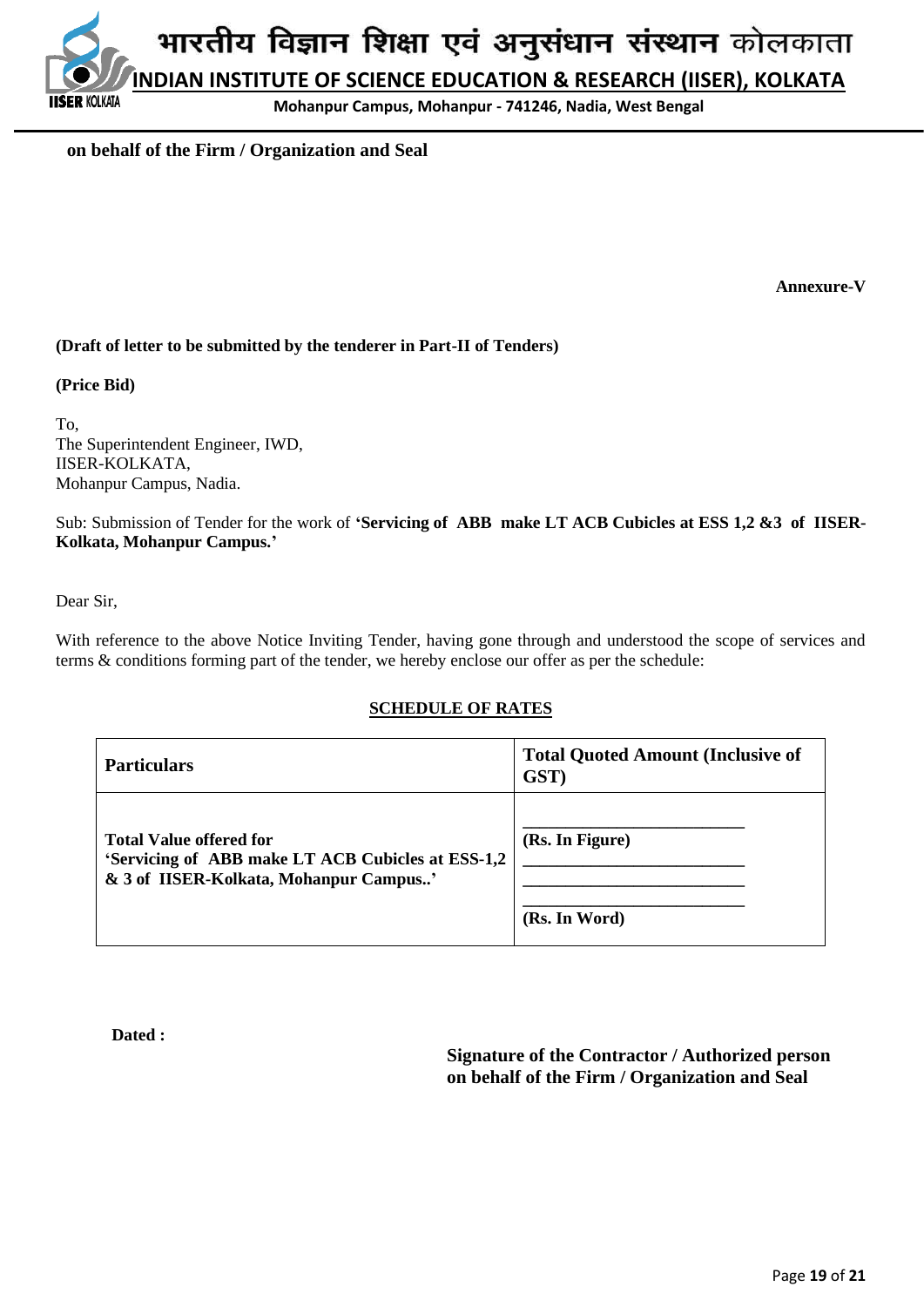

**Annexure-VI**

## **Declaration letter for exemption of EMD**

Whereas, I/We…………………………………………………………………………have submitted bids for the work……………………………… ………………………………………………………………..NIT no. ………………………………………………………………………………………………………. …………………….dated……………….......................

I/we hereby submit the following the declaration in lieu of submitting the EMD.

- 1. If after the opening of the tender, I/we withdraw or modify the bids during the validity period of tender specified in the tender documents.
- 2. If, after the award of work, I/we fail to sign the contract, or to submit the performance security before the deadline in the NIT documents.

I/we shall be suspended for one year and shall not be eligible to bid for IISER Kolkata tenders from date of issuance of suspension order.

Note: EMD will not be exempted without this letter.

**Signature of the Contractor / Authorized person On behalf of the Firm / Organization and Seal**